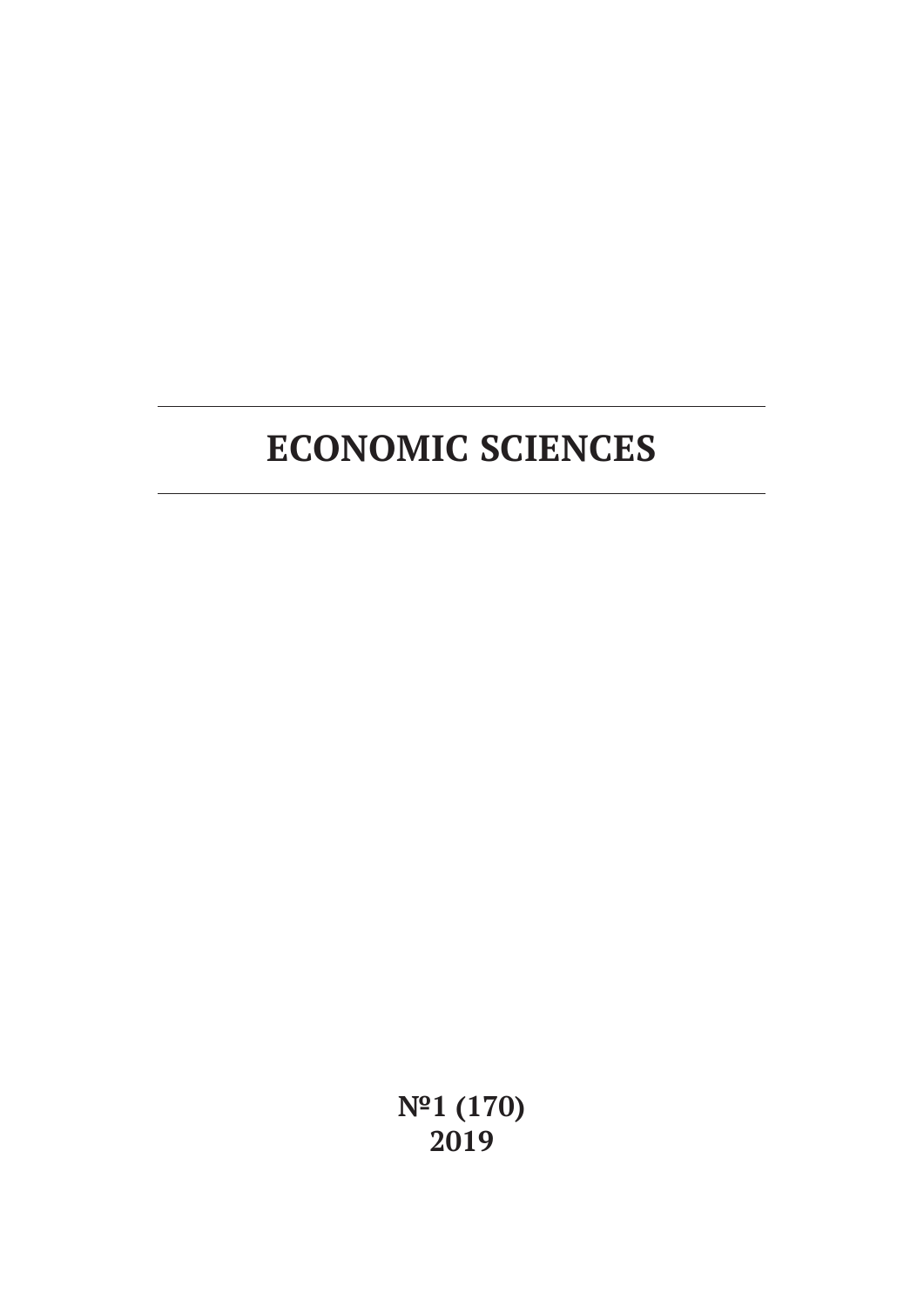#### **Editorial Council**

*V.V. Artiakov* — Doctor of Economics, Member of Russian Academy of Engineering

*R.S. Grinberg* — Doctor of Economics, Professor, Institute of Economy of Russian Academy of Sciences,

*A.G. Griaznova* — Doctor of Economics, Professor, President of Financial University under the Government of the Russian Federation

*A.G. Zeldner* — Doctor of Economics, Professor, Institute of Economy of Russian Academy of Sciences

*V.V. Ivanter* — Doctor of Economics, Professor, Director of Institute of Economic Forecasting of Russian Academy of Sciences

*N.G. Kuznetsov* — Doctor of Economics, Professor, Rostov State University of Economics

*A.V. Meshcherov* — Doctor of Economics, Professor, Chief Editor of journal "Economic Sciences"

*V.N. Ovchinnikov* — Doctor of Economics, Professor, Southern Federal University

*A.L. Porokhovski* — Doctor of Economics, Professor, Moscow State University named after M.V. Lomonosov

*S.N. Silvestrov* — Doctor of Economics, Professor, Financial University under the Government of the Russian Federation

*A.N. Shokhin* — Doctor of Economics, Professor

*M.A. Eskindarov* — Doctor of Economics, Professor, Rector of Financial University under the Government of the Russian Federation

#### **Chief Editor**

*A.V. Meshcherov* — Doctor of Economics, Professor

#### **Editorial Board**

*A.V. Meshcherov* — Doctor of Economics, Professor, Chief Editor of journal "Economic sciences"

*F.F. Sterlikov* — Doctor of Economics, Professor, Moscow State University of Technologies and Management named after K.G. Razumovskiy

*A.G. Zeldner* — Doctor of Economics, Professor, Institute of Economy of Russian Academy of Sciences

*V.A. Meshcherov* — Doctor of Economics, Professor

E.V. Zarova — Doctor of Economics, Professor, Plekhanov Russian University of Economics

*A.E. Karlik* — Doctor of Economics, Professor, St.-Petersburg State University of Economy and Finance

*N.G. Kuznetsov* — Doctor of Economics, Professor, Rostov State University of Economics

*O.J. Mamedov* — Doctor of Economics, Professor, Southern Federal University

*V.N. Ovchinnikov* — Doctor of Economics, Professor, Southern Federal University

*S.N. Silvestrov* — Doctor of Economics, Professor, Financial University under the Government of the Russian Federation

*G.D. Fainstein* — PhD in Economics, Tallinn University of Technology

**Computer editing and design** *A.S. Golubev*

The journal is included in the list of the Higher Accreditation Committee of The Ministry of Education and Science of Russia of the leading scientific journals and publications issued in the Russian Federation, where the main scientific results of the scientific theses for the degrees of Doctor and Candidate of Science can be found

Founder: LLC "Economic Sciences" Address: 125057, Moscow, Chapaevskii per., 3-775 E-mail: info@ecsn.ru WWW: http://ecsn.ru

The Certificate of registration of mass media: ПИ № ФС77–21147 from 28.06.2005

Subscription index 20387 (Agency "Rospechat")

ISSN 2072–0858

Issue date 31.01.2019 Format 60х84/8 Printed signatures 15.81 500 copies

Printed by "24 Print" Ltd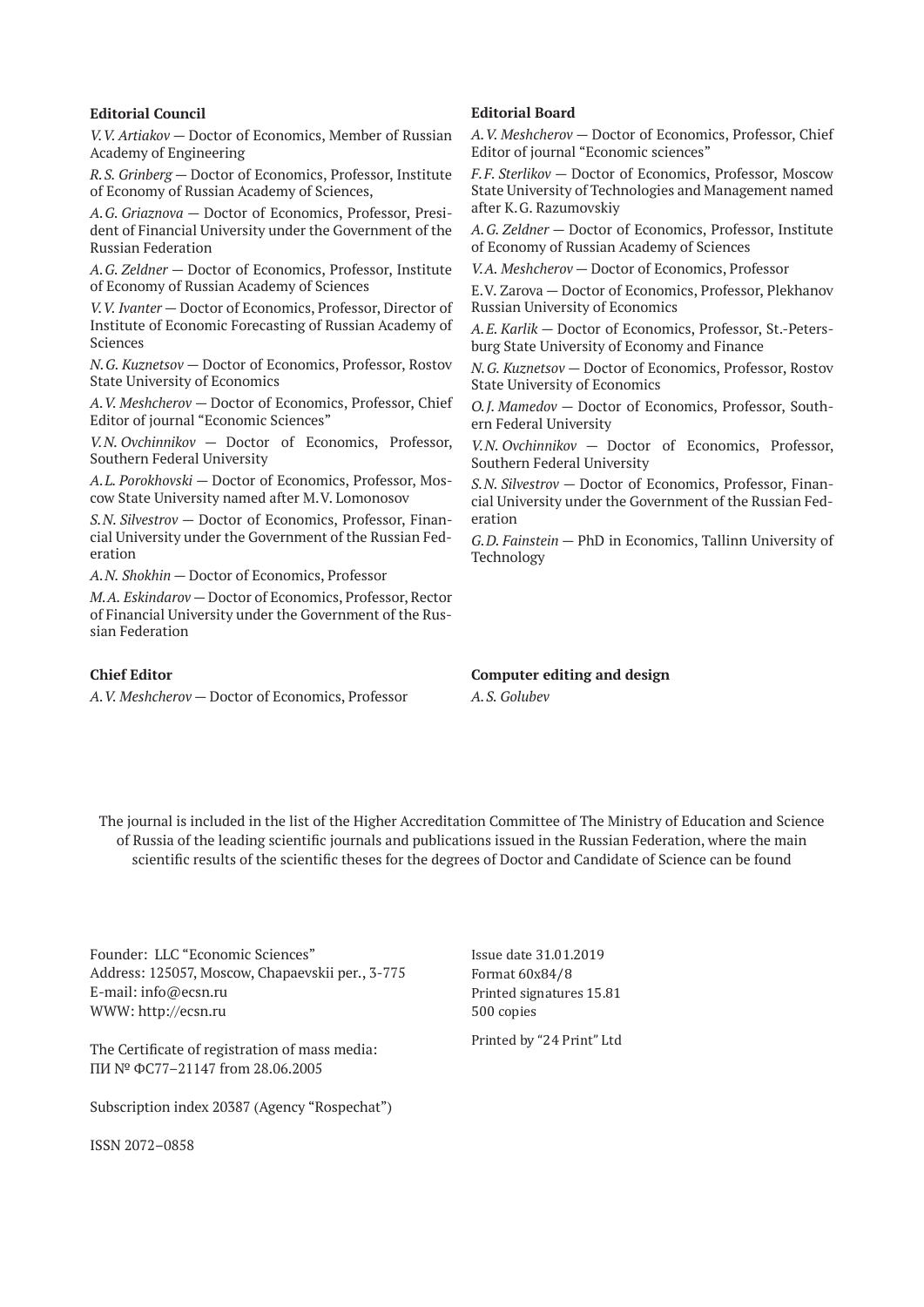## **CONTENTS**

## **ECONOMIC THEORY**

| <b>Larionov A.V.</b> The monopolization of intellectual capital as the driving force |  |
|--------------------------------------------------------------------------------------|--|
| Mishin A.Y. Economic and institutional interests of commercial banks in modern       |  |

## **ECONOMICS AND MANAGEMENT OF NATIONAL ECONOMY**

| Khotyasheva O.M., Slesarev M.A. Business incubators in innovation ecosystem: main                                                                                                    |  |
|--------------------------------------------------------------------------------------------------------------------------------------------------------------------------------------|--|
| Kamynina N.R. The digitalization of the economy in Russia: burning issues  121                                                                                                       |  |
| Korobkova O.K. Tools for provision of public health services on the basis of digital                                                                                                 |  |
|                                                                                                                                                                                      |  |
| Morozova E.V. Building a generic model of the cluster as the main tool for investigation                                                                                             |  |
| Konnikov E.A., Konnikova O.A., Lukashevich N.S. Vector model of assessing the potential<br>performance of solutions aimed to improve the sustainability of development of industrial |  |
| Morunov V.V., Akhmejanova F.K. On the behavioral model of lean enterprise management                                                                                                 |  |
| Tatarskih B.I., Fedorov O.V. Technological and economic factors of increasing<br>the efficiency of procuring production in the engineering industry of Russia 129                    |  |
|                                                                                                                                                                                      |  |
| Kalashnikov S.A., Avdeeva V.A. Logistics reserves to improve the financial stability                                                                                                 |  |
| Annenkov A.Y., Bondarenko T.G., Soltakhanov A.U. Prevention of bankrupties                                                                                                           |  |
| Kreps T.V., Shabanova T.N. Training, retraining and improving human resources                                                                                                        |  |

## **FINANCE, MONEY CIRCULATION AND CREDIT**

| Valieva E.N. Retrospective analysis of state financial resources of territories in Russia  133 |  |
|------------------------------------------------------------------------------------------------|--|
|------------------------------------------------------------------------------------------------|--|

# **BOOK KEEPING, STATISTICS**

| Petrov A.M., Schneider O.V., Frolova V.A. Formation and use of the insurance fund           |  |
|---------------------------------------------------------------------------------------------|--|
| Nikiforova E.V., Petrov A.M., Sherstobitova A.A. Analysis of the mandatory pension          |  |
| <b>Morozova I.R.</b> Improvement of accounting and analytical systems at a machine-building |  |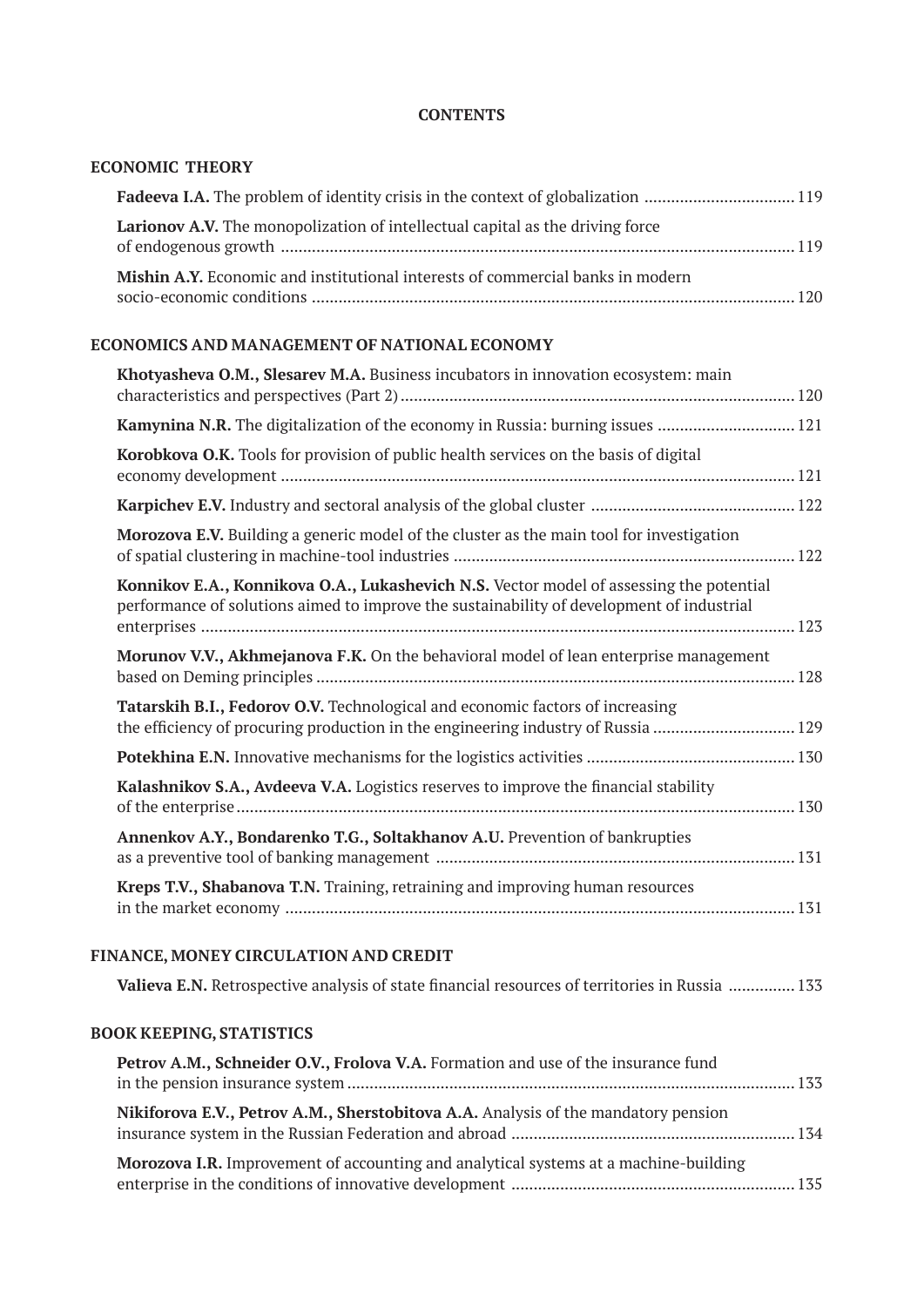## **WORLD ECONOMY**

| Alekseev P.V. Trends and perspectives for the formation of a single financial market |  |
|--------------------------------------------------------------------------------------|--|
|                                                                                      |  |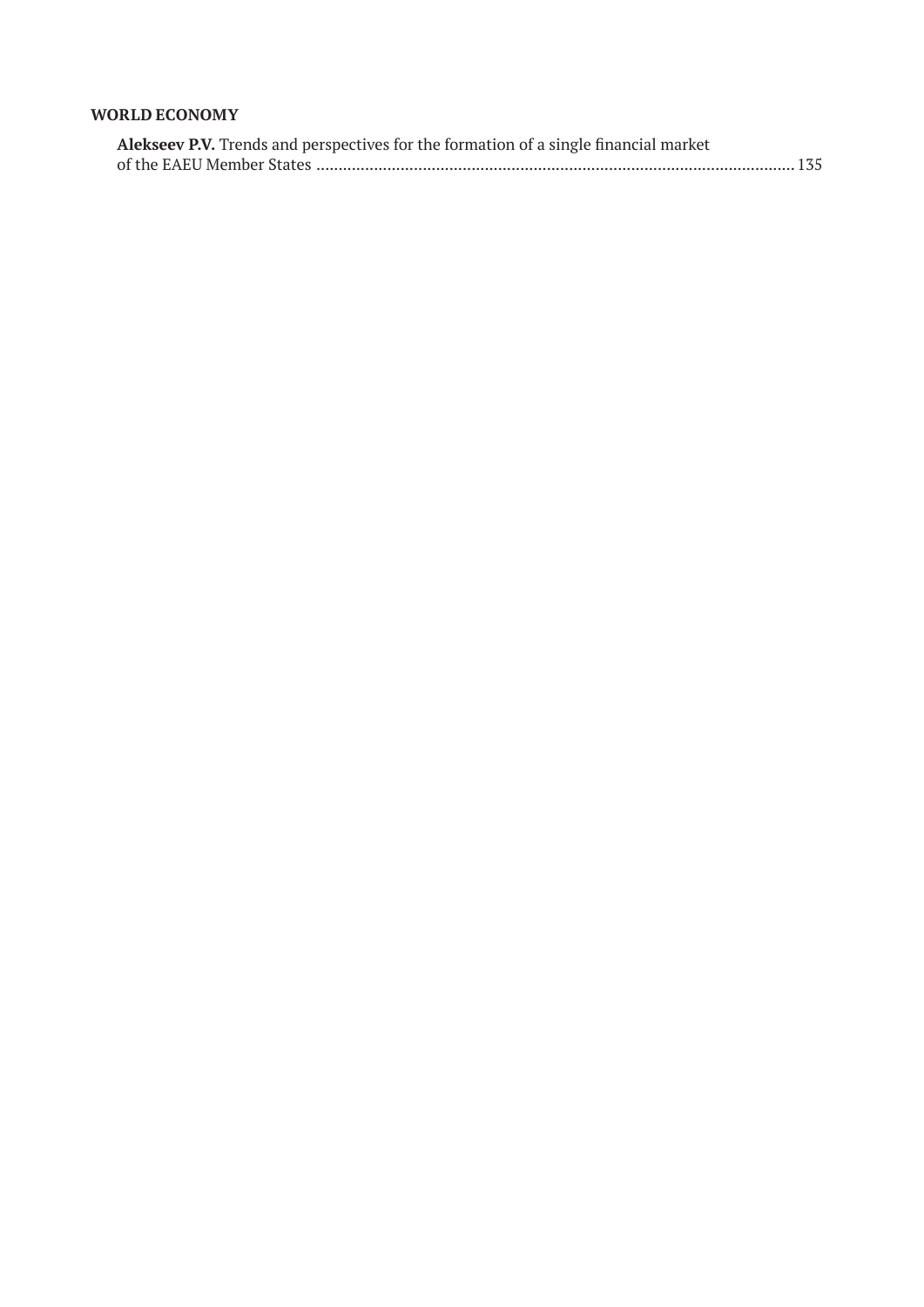## **ECONOMIC THEORY**

## **THE PROBLEM OF IDENTITY CRISIS IN THE CONTEXT OF GLOBALIZATION**

©© 2019 **Fadeeva Inna Avenirovna**

PhD in Economics, Associate Professor Diplomatic Academy of Ministry for Foreign Affairs of the Russian Federation b. 1, 53/2, Ostozhenka str., Moscow, 119021, Russia E‑mail: innaf576@mail.ru

Globalization processes are perceived by societies as negative due to the influence of such a reason as the loss of the identity of countries and integration structures. This problem requires further scientific understanding. In science, there are various causes and consequences of the observed problem of identity crisis. These include social, cultural, economic, institutional, political, and legal. The formation of identity is a very complex and ambiguous process, especially when it is considered in relation to large integration structures, for example, when it comes to "European identity". The aim of the study is to understand the phenomenon of identity crisis in the context of globalization on the example of European integration. The study provides a review of theoretical approaches to the definition of the concept of «identity». The factors mediating the emergence of a discourse about identity crisis in the context of globalization are substantiated. Economic determinants are presented that have accelerated the development of the problem of identity crisis in the EU countries in the context of globalization. The problems of identity crisis on the example of the EU countries are considered by revealing the hierarchical structure of manifestations of this problem: the international, supranational, local and public levels. The connection has been made and the possible influence of the problems of identity crisis on the course of disintegration processes in the largest regional unions has been established.

*Key words: identity, globalization, crisis, EU, integration, disintegration processes.*

*Received for publication on 15.01.2019*

# **THE MONOPOLIZATION OF INTELLECTUAL CAPITAL AS THE DRIVING FORCE OF ENDOGENOUS GROWTH**

©© 2019 **Larionov Anton Valer'evich** Samara State University of Economics 141, Soviet Army Street, Samara, 443090, Russia E‑mail: alarionov@corp.finam.ru

The article considers the Nobel prize in Economics 2018 and the theory of economic growth. It is noted that the processes of monopolization of intellectual capital is justified to consider in conjunction with the business of high-tech companies and the operating activities of other firms. A hypothesis is proposed: the factor of diversity of ideas and technologies gives a synergetic effect of total factor productivity for the final product.

*Key words: intellectual capital, business processes, structural capital, monopolization, human capital, endogenous growth.*

*Received for publication on 21.01.2019*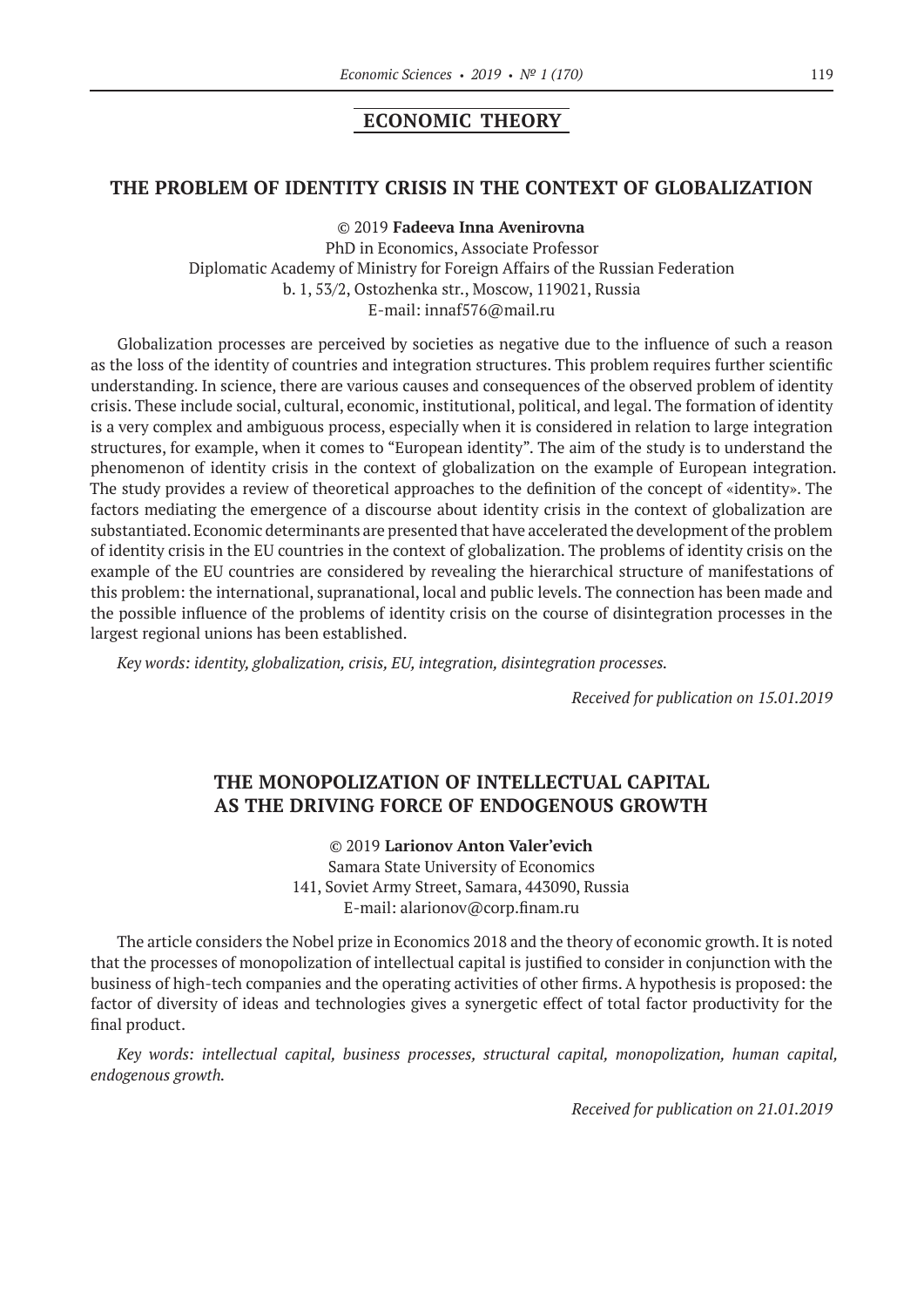## **ECONOMIC AND INSTITUTIONAL INTERESTS OF COMMERCIAL BANKS IN MODERN SOCIO-ECONOMIC CONDITIONS**

©© 2019 **Mishin Alexey Yurievich** Head of the Subcommittee on protection of creditors' rights of the Committee on Financial Services of Business Russia All Russia Public organization "Business Russia" 1, 2-nd Vrazhskaya pereulok, Moscow, 119121, Russia E‑mail: Alink2501@gmail.com

The article deals with the actual problem of the interaction of economic and institutional interests of commercial banks, examines the causes of the emerging contradictions. It proves the need to transform the institutional environment of the banking sector in order to improve the quality of banking services provided, which leads to an increase in the competitiveness of the real sector of the economy, especially necessary in conditions of sanctions pressure and the growing threat to the country's economic security. It substantiates proposals and recommendations for improving institutional relations, including by increasing the confidence of business entities in key institutions of the financial sector.

*Key words: bank, institution, trust, institutional environment, economic interests, institutional interests.*

Received for publication on 15.01.2019

# **ECONOMICS AND MANAGEMENT OF NATIONAL ECONOMY**

# **BUSINESS INCUBATORS IN INNOVATION ECOSYSTEM: MAIN CHARACTERISTICS AND PERSPECTIVES (PART 2)**

### ©© 2019 **Khotyasheva Olga Mikhailovna**

Ph. D. in Economics, Associate Professor of Department of Management, marketing and FEA Head of OMTU Master's Program Director of Fund for Innovation and Business Incubation Moscow State Institute of International Relations (University) of the Ministry for Foreign Affairs of Russia (MGIMO) 76, Vernadskogo pr., Moscow, 119454, Russia

> ©© 2019 **Slesarev Maxim Aleksandrovich** Lecturer, Department of Management, marketing and FEA Deputy Director of Business Incubator Moscow State Institute of International Relations (University) of the Ministry for Foreign Affairs of Russia (MGIMO) 76, Vernadskogo pr., Moscow, 119454, Russia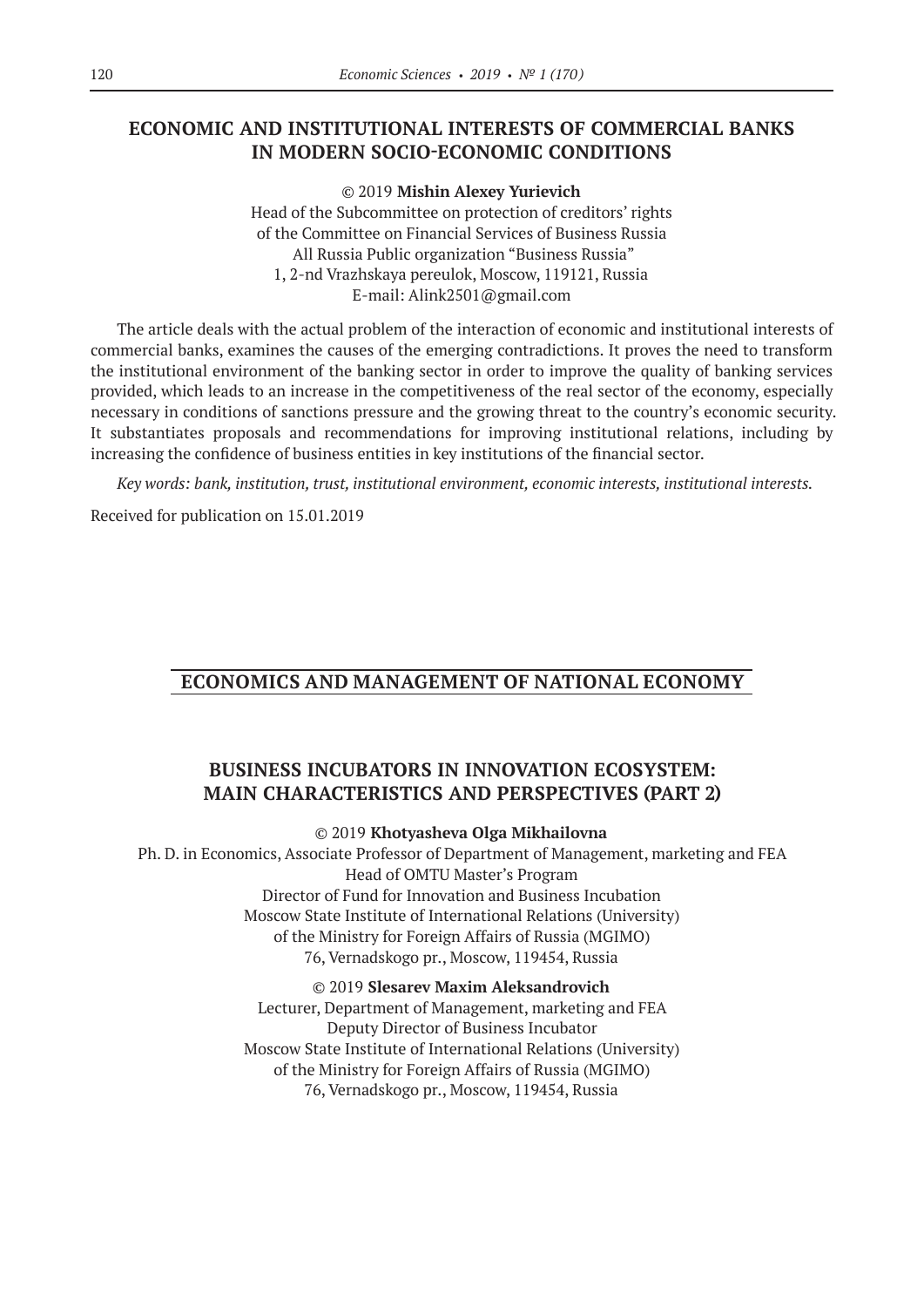## **THE DIGITALIZATION OF THE ECONOMY IN RUSSIA: BURNING ISSUES**

©© 2019 **Kamynina Nadezhda Rostislavovna** Candidate of Technical Sciences, Associate Professor Associate Professor of Department of Land Law and State Registration of Real Estate Moscow State University of Geodesy and Cartography 4, Gorokhovsky pereulok, 105064, Moscow, Russia Е‑mail: kamyninan@gmail.com

The article describes the key aspects of digitalization of the Russian economy, accumulates problems and prospects for the implementation of digitalization in Russia as well as highlights the prospects of digitalization in terms of improving the quality of public management.

*Key words: digital economy, effects, development prospects, quality of public management.*

*Received for publication on 21.01.2019*

# **TOOLS FOR PROVISION OF PUBLIC HEALTH SERVICES ON THE BASIS OF DIGITAL ECONOMY DEVELOPMENT**

### ©© 2019 **Korobkova Oxana Konstantinovna**

PhD in Economics, Associate Professor Associate Professor of Accounting, Analysis and Economic Security Department Khabarovsk State University of Economics and Law 134, Tikhookeanskaia Street, Khabarovsk, 680042, Russia E‑mail: korobkova.ok@yandex.ru

The article is devoted to the analysis of tools for providing health services to the population against the background of the developing digital economy. The study is relevant because the development of health services in Russia in the context of the Genesis of the digital economy is one of the priorities of state policy. The paper considers the tools of providing public health services on the basis of information and telecommunication technologies, including legal, organizational and economic instruments.

*Key words: healthcare service; tools; legal instruments, organizational instruments, economic instruments.*

*Received for publication on 09.01.2019*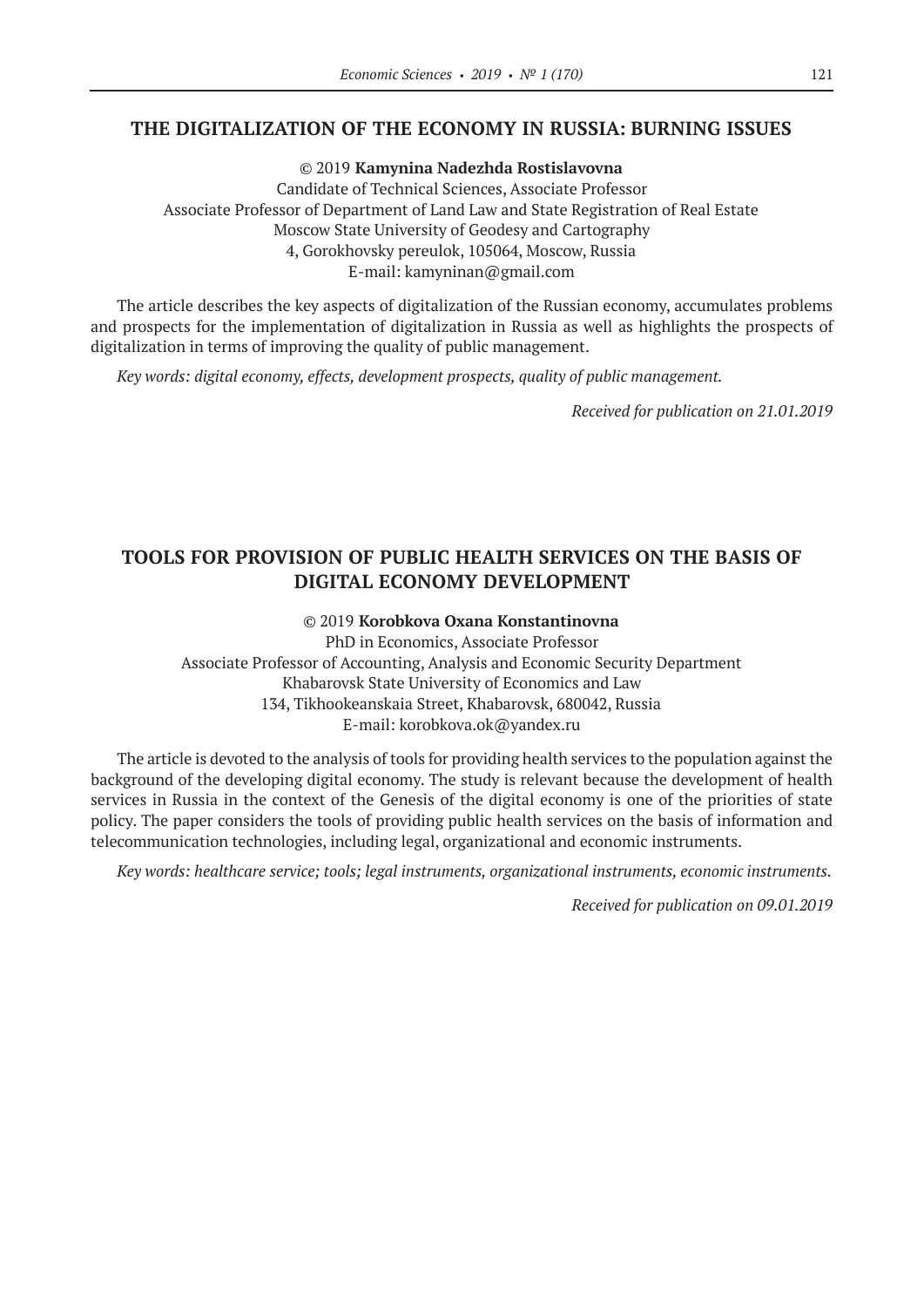## **INDUSTRY AND SECTORAL ANALYSIS OF THE GLOBAL CLUSTER**

©© 2019 **Karpichev Evgenie Vladimirovich** Competitor to Ph.D Department of Economics and Management of Enterprises and Production Complexes St. Petersburg State University of Economics (UNECON) 21, Sadovaya Street, St. Petersburg, 191023, Russian Federation E‑mail: kev@szfo.gov.ru

The author has proposed a sectoral and sectoral analysis of global cluster development according to statistical observations of the Global Innovation Rating and OECD data (2018), disclosed through R&D indicators of 100 leading global industrial clusters. 5 key economic tendencies of global cluster development have been identified and disclosed, which are formulated as prospects for the institutional development of national industrial clusters.

*Key words: clusters, industrial economics*

*Received for publication on 21.01.2019*

# **BUILDING A GENERIC MODEL OF THE CLUSTER AS THE MAIN TOOL FOR INVESTIGATION OF SPATIAL CLUSTERING IN MACHINE-TOOL INDUSTRIES**

©© 2019 **Morozova Ekaterina Vladimirovna**

Director of Development LLC «Production company «Korstel» 1, Zavodskaya Square, Lipetsk, 398007, Russia E‑mail evmorozova26@mail.ru

The article considers the theoretical model of the machine tool cluster as a tool for the study of spatial clustering of the regional economy. The idea of a unified methodological basis for the creation of industrial clusters, providing stable economic growth in the machine tool industry

*Key words: industrial cluster, cluster policy, machine tool construction, cluster model, study of spatial clustering.*

*Received for publication on 23.01.2019*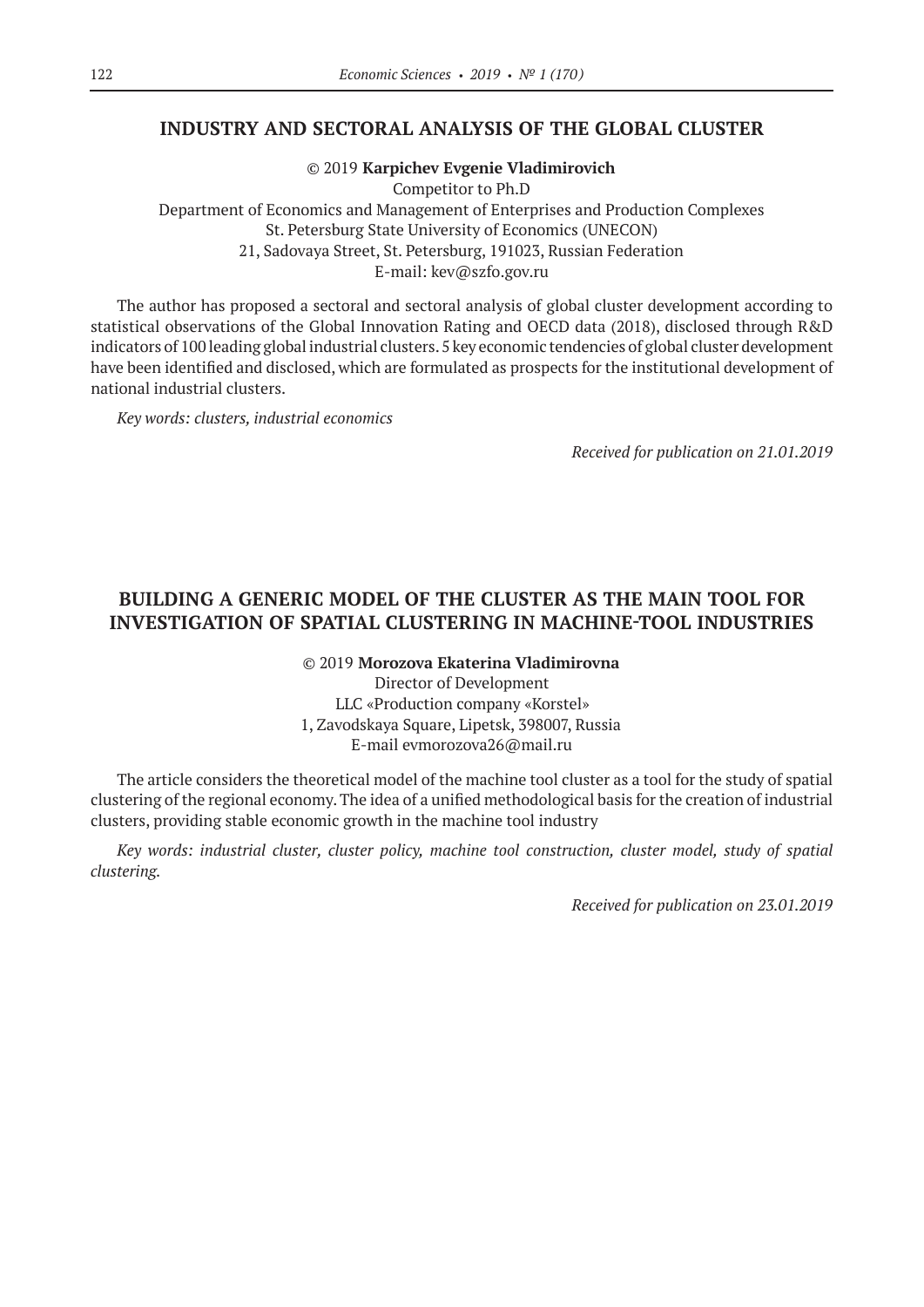# **VECTOR MODEL OF ASSESSING THE POTENTIAL PERFORMANCE OF SOLUTIONS AIMED TO IMPROVE THE SUSTAINABILITY OF DEVELOPMENT OF INDUSTRIAL ENTERPRISES**

©© 2019 **Konnikov Evgeny Alexandrovich** Graduate School of Economics and Technologys Peter the Great St. Petersburg Polytechnic University (SPbPU) 29, Polytechnic, St. Petersburg, 194064, Russia E‑mail: konnikov.evgeniy@gmail.com

©© 2019 **Konnikova Olga Anatolyevna**

Ph.D. in Economics, Department of Marketing Saint-Petersburg State University of Economics 21, Sadovaia Street, Saint-Petersburg, 191023, Russia E‑mail: olga.a.konnikova@gmail.com

©© 2019 **Lukashevich Nikita Sergeevich** Ph.D. in Economics, Associate Professor Graduate School of Management and Business St. Petersburg Polytechnic University of Peter the Great (SPbPU) 29, Polytechnic, St. Petersburg, 194064, Russia E‑mail: lukashevich@kafedrapik.ru

In the conditions of increasing competition in the global industrial markets, conditioned both by the process of globalization and the transition to a new technological order, domestic manufacturing enterprises find themselves in unfavorable development conditions. This fact suggests the need for a significant increase in attention to the performance of their strategic and tactical decisions. One of the determining criteria is the sustainability of development of an industrial enterprise. At the same time, the existing toolkit for assessing the performance of any management decisions is quite general in nature. Within this article, the authors propose a specific toolkit that allows to evaluate the potential performance of management decisions. This toolkit allows to present these solutions in the form of potential development vectors and, using the tools of analytical geometry, to make a weighted comparison of these vectors. The result of the comparison allows the management staff to make informed decisions regarding the adoption or rejection of a particular set of measures.

*Key words: performance, sustainability of development, manufacturing industry, analytical geometry.*

To establish the exact connotation of the concept "sustainability of development of industrial enterprises", it is necessary to analyze the economic concepts of "growth" (Arndt, H.W., Akoff, R.L.), "development" (Malizia, E.E. & Feser, Ed.j., Gaynanov, D.A.), "economic development" (Schumpeter, J., Torado, M. & Smith, S., Lewis, V. & Schulz, T., Sen, A., Stiglitz, J.), "sustainability" (Poincaré, A., Lyapunov, A.M., Le Chatelier, Bogdanov, A.A.), "sustainability of development", "sustainable development" formulated by both Russian and foreign authors.

The concept of "sustainability of development" can be interpreted as the ability of a system to change providing an increase in potential under the influence of environmental factors destabilizing it. This interpretation is quite general and may

be applicable to both industries as a whole, as well as industrial enterprises themselves. However, the manifestation of sustainability of development, as a characteristic of the system, is largely differentiated for the objects under study. The authors agree with the opinion of Shcherbenko, E. who asserts that the key goal of any industry is the maximum satisfaction of the needs of the population in the long term, which can be achieved with the optimal parameters of the equilibrium mechanism between production and consumption. Achieving this equilibrium is determined by the equilibrium between the industry as the entire set of objects of external and internal environment, and the current legislation, the effect of cyclicality in the economy, government regulation mechanisms and many others. However, de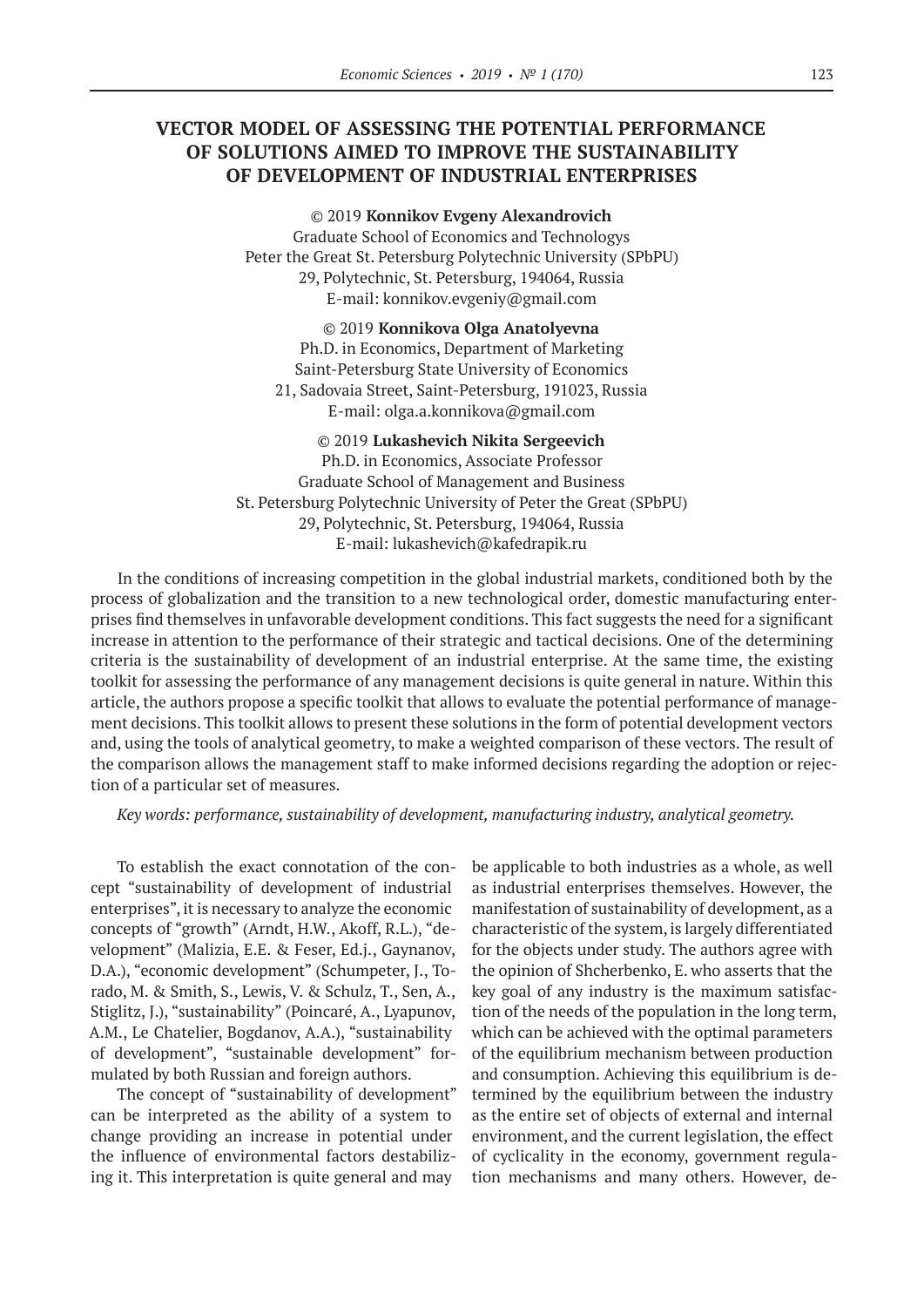spite the complexity of the described system, the final objects of control are industrial enterprises. Consequently, the sustainability of development of the industry as a whole will be manifested in the sustainability of development of enterprises in this industry as the main objects of management.

In world practice, it is customary to equate the meaning of the concepts "sustainability of development" and "sustainable development". With regard to industry as a whole, as well as concrete industries, this is true. However, with regard to individual industrial enterprises, the authors see certain differences. After analyzing the works of Singer, O.A & Ilyasova, A.V., Merzlikina, T.S. and Ermolenko, I.I., Shevrina, E.B., Medvedev, V.A, etc. it can be concluded that "sustainability of enterprise development" is a more local phenomenon, in contrast to "sustainable development of enterprise". It is not meant to ensure sustainable development of the global system (region, country, world as a whole, etc.). We are talking about the implementation of qualitative and quantitative changes, the purpose of which is to increment the potential of the enterprise while maintaining the ability to resist external destabilizing factors. Consequently, the indicators characterizing the sustainability of the enterprise development can be exclusively economic in nature.

A simplified method of ensuring the sustainability of the industrial enterprise looks like the following:

1. Stage 1: Assessment of the sustainability of enterprise development

2. Stage 2: Formation of recommendations for improving the sustainability of enterprise development

3. Stage 3: Formation of a set of specific proposals to improve the sustainability of the enterprise development

4. Stage 4: Assessment of the potential performance of the formed set of proposals

5. Stage 5: Adjustment of the formed set of proposals based on the results of the previous stage

6. Stage 6: The implementation of the formed set of proposals.

In this article, the fourth and fifth stages of this methodology are considered in detail. At these stages, an assessment of the potential impact of the decisions made in the second and third stages is made, as well as their rotation and adjustment. First of all, it is necessary to emphasize that the totality of these decisions cannot be universalized for the entire set of potential objects (industrial enterprises), since these solutions are expressed in specific operational actions. Therefore, toolkit designed to assess the potential impact of these decisions should be as versatile as possible and should be based on the concept of sustainable development of an industrial enterprise.

The concept of performance (in the framework of ensuring the sustainability of the development of an industrial enterprise) is not identical to the concept of efficiency, which in many respects contradicts generally accepted judgments. First of all, it is proposed to focus on GOST R ISO 90002008, according to which performance refers to the degree of achievement of the planned results. The result of "successful" sustainability of development is not only the preservation and / or increment of performance indicators (which can also vary depending on the industry, scale or ownership of the enterprise), but also permanent preservation and increment of the ability of the enterprise to withstand the negative influence of the external environment. For this reason, the toolkit for assessing the sustainability of the development of an industrial enterprise must be dynamic in nature and allow the vector of the development of the enterprise to be determined. Consequently, the performance assessment toolkit should focus on the increment of the indicator (or indicators) of efficiency, taking into account the conservation of the vector to ensure the sustainability of the enterprise development.

As a universal indicator of the efficiency of an industrial enterprise, it is proposed to use an indicator of return on sales. This solution imposes certain restrictions on the object of study:

1. The company should operate in a competitive, low-concentrated market, which is expressed in certain values of CR3 (market concentration index). This restriction actualizes the need of the enterprise to increase the efficiency indicator;

2. The studied company is not a state one and has no state subsidies. This limitation is due to the fact that a significant part of state-owned enterprises is of a strategic and / or social nature, which places them with a different set of goals, and, consequently, a different system of performance evaluation;

3. The studied company is not sensitive to changes in its own turnover (scale of activity). This limitation is due to the fact that the profitability of sales does not reflect the change in turnover. In order to take into account this factor, it is necessary to integrate additional performance indicators, such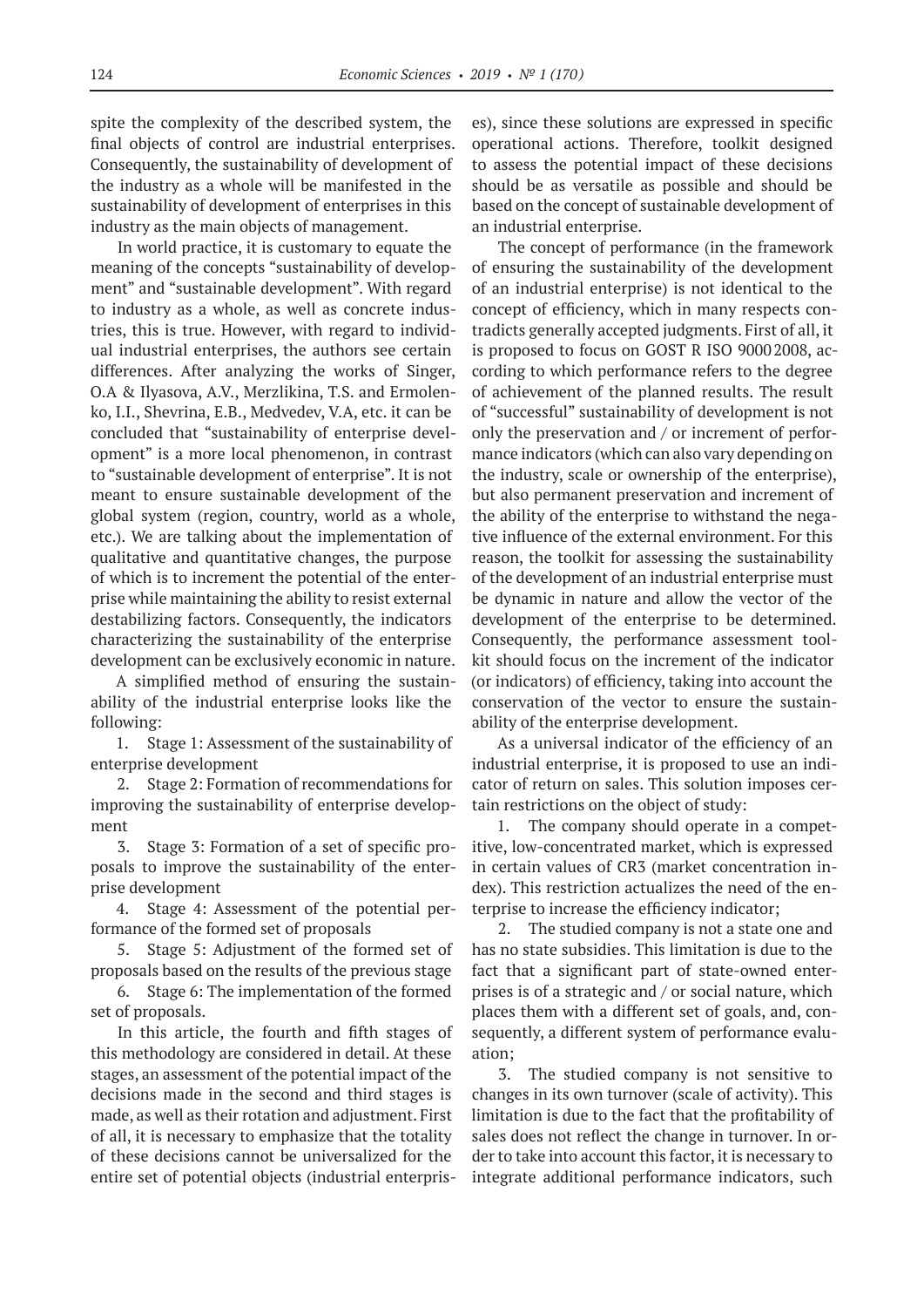as delta sales revenue or others.

Of course, these restrictions do not allow to update the proposed tool for the entire set of industrial enterprises. However, a sufficient majority of representatives of the studied industries correspond to these limitations. The mechanics of changes in return on sales (hereinafter referred to as RoS) are presented in Figure 1.

Based on this scheme, we can conclude that in order to predict changes in return on sales, it is necessary to determine the change in enterprise costs when implementing a set of formulated solutions to ensure sustainability, as well as to predict revenue changes. It is not advisable to universalize this process at the aggregate level for all industries, and therefore, within the framework of the proposed toolkit, it is assumed to use the predicted value of *RoS*, the search mechanism of which remains solely in the jurisdiction of a particular enterprise.

Identical to the *RoS* forecasting mechanisms, it is necessary to predict the values of indicators characterizing the sustainability of enterprise development. Within the framework of the established system, the following indicators were highlighted as asset turnover ratio (*ATR*); current liquidity ratio (*CLR*) and ratio of equity to borrowed capital (*ROBC*). The values of these indicators are predicted

by means of a real option model. However, the implementation of certain decisions aimed at ensuring the sustainability of the enterprise development will inevitably lead to changes in these indicators. In this regard, the calculation of the forecast values of these indicators is also proposed to be left in the jurisdiction of a particular company.

It should be noted that the use of existing common forecasting models to determine changes in these indicators based on the results of the implementation of the complex of proposed solutions is not appropriate. First of all, this is due to the fact that the changes are a continuing dynamic process, and most of the existing forecasting models are designed for their application with an established lead-time period of 1 year. For the purpose of ensuring the integrity of the performance assessment model, the impact of the industrial enterprise sustainability indicators should be expressed through a single integral indicator of the sustainability of development:

$$
Sus = i_{\text{ATR}} \times \text{ATR}_{pro} + i_{\text{CCL}} \times \text{CCL}_{pro} + i_{\text{ROBC}} \times \text{ROBC}_{pro}
$$
 (1)

where *Sus* — an integral indicator of the sustainability of development of the enterprise;



**Figure 1. The system of changes in the return on sales**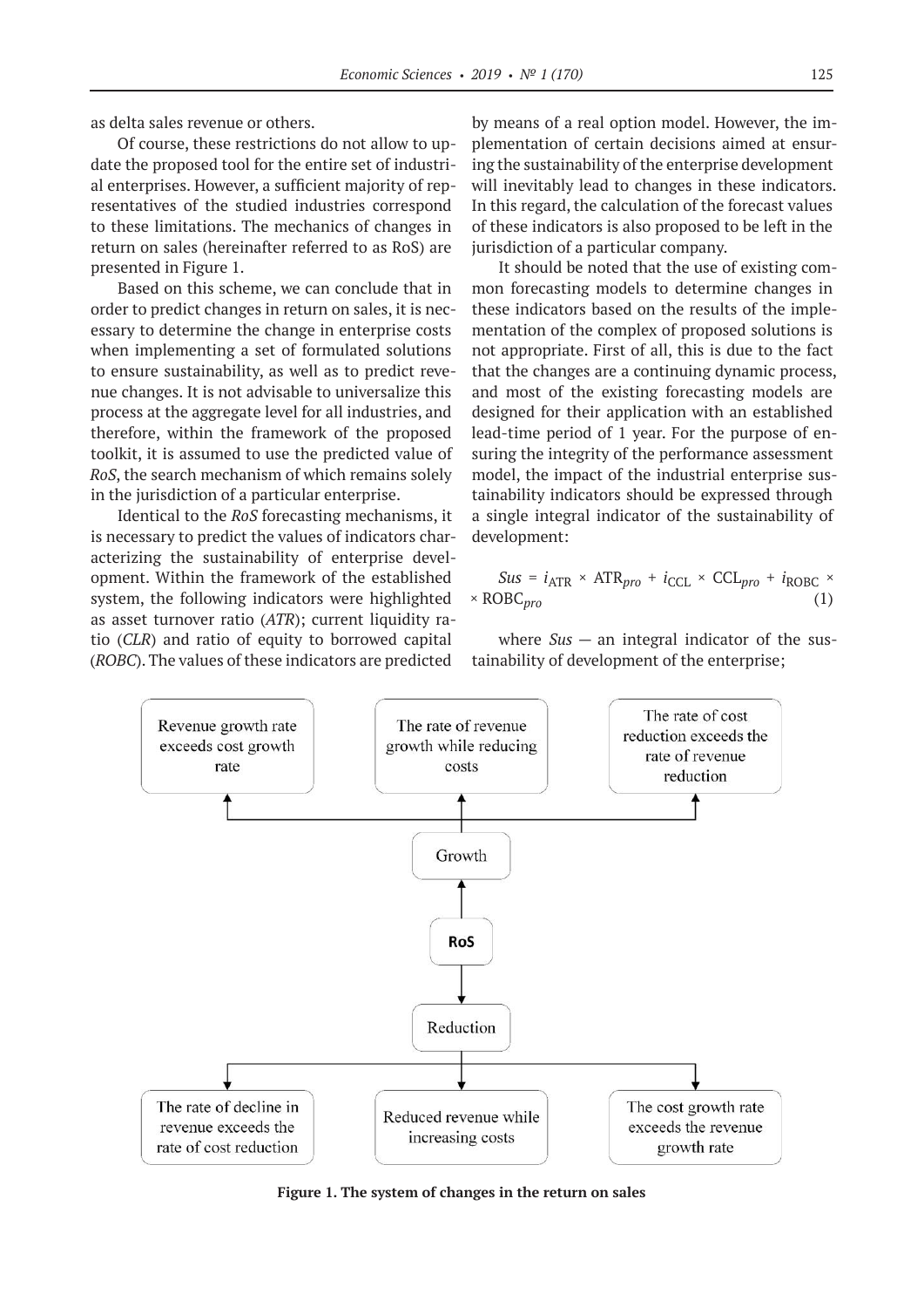$i$  — the proportion of the corresponding indicator;

 $ATR_{nro}$  — the predicted value of the asset turnover ratio while implementing the established set of management decisions;

 $CLR<sub>pro</sub>$  — the predicted value of the current liquidity ratio while implementing the established set of management decisions;

 $ROBC<sub>pro</sub>$  — the predicted value of the ratio of equity and debt capital while implementing the established set of management decisions.

The proportion of the corresponding indicator may vary depending on the industry and / or the goals of a particular industrial enterprise. According to the results of the sustainability assessment, several proposals are formulated, each of which must be evaluated separately (in the event that the results of their implementation are not related). In addition to the predicted values, it is also necessary to formulate conditionally target values of these indicators and a performance indicator in order to determine the development vector. Conditional-target values should correlate with the development strategy of the enterprise, be calculated separately

and take into account the dynamics of the market as a whole.

It is also necessary to calculate the value of the integral indicator of the sustainability of the enterprise development (*Sus*) for the current (estimated) period of time. The distribution of weights should be identical when calculating all *Sus* values. The values obtained form a two-dimensional coordinate system, where *Sus* is the abscissa axis and *RoS* is the ordinate axis. The plotted values of the indicators form a system of vectors for which the common point is the point of current values, which has the coordinates  ${Sus_{cur}}$ ;  $RoS_{cur}$ }. A vector formed by a point of current values and a point of conditionally target values is a target vector, while all other vectors form a set of predicted vectors. An example illustrating the use of this toolkit for a set of 4 possible management decisions to ensure the sustainability of an industrial enterprise development is shown in Figure 2.

The presented example clearly demonstrates the difference in the implementation of decisions. The choice between them is carried out on the basis of a comparison of integral performance indicators,



**Figure 2. An example of the implementation of a system for assessing the potential performance of decisions aimed at ensuring the sustainability of industrial enterprise development (for 4 cases)**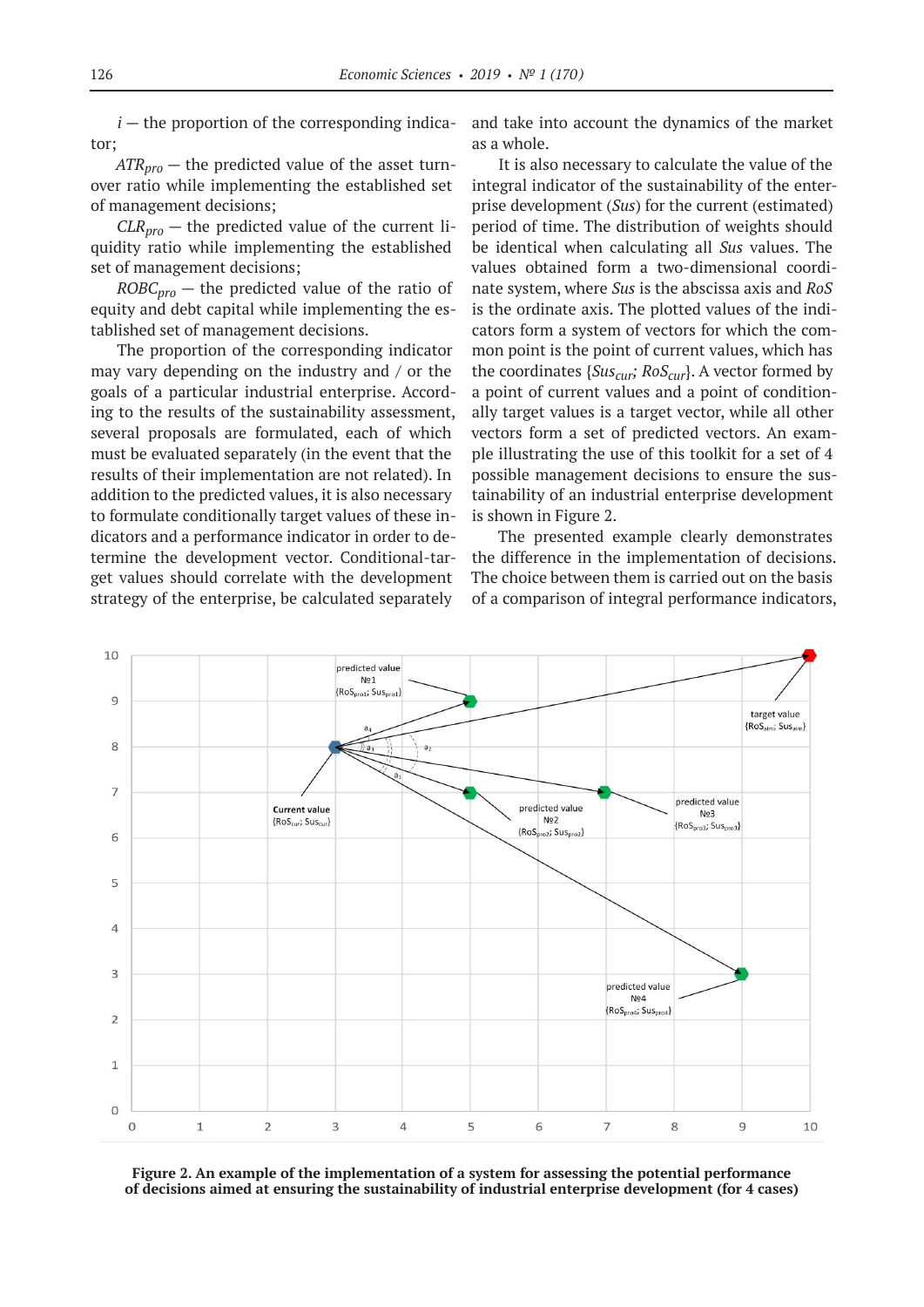which takes into account the change in the performance indicator, the change in the integral indicator of sustainability, and also the correspondence (proximity) to the target vector. This match can be expressed by the cosines of the corresponding angles.

This model is weighted. The distribution of the respective weights can be differentiated depending on the industry, or on the goals of a particular enterprise. The following is proposed as a universal distribution: *∆RoS* — 40%; *∆Sus* — 40%; *cos (a)* — 20%. This distribution is conditioned by the dimension of indicators and allows to provide equal influence on the part of each of them.

 $Res_n = i_{RoSn} \times \Delta RoS_n + i_{SUSn} \times \Delta Sus_n + i_{cos(an)} \times$  $\times$  cos( $a_n$ ) (2)

where  $Res_n$  – the integral indicator of the performance of the solution n;

 $i_{RoS}$  — the share of efficiency indicator;

i*sus* — the proportion of the integral indicator of sustainability of development;

 $i_{cos(a)}$  – the proportion of compliance with the target development vector expressed by the cosine a (the angle between the predicted vector and the target vector);

*ΔRoSn* is the delta between the predicted value of the solution efficiency indicator n and the current value;

*∆Susn* is the delta between the predicted value of the integral indicator of the sustainability of the solution n and the current value;

 $cos (a_n)$  is the cosine of the angle a, expressing the compliance of the solution with the target vector of development.

As an example, the authors consider the process of choosing the optimal solution between 4 presented in Figure 2. After calculating the integral performance indicator for each of the proposed solutions, we can present the results in the form of a comparative histogram (see. Fig. 3).

According to the results of the analysis, decision number 1 has the highest performance. This is primarily due to the fact that the implementation of this solution means the increase both in the sustainability of development of the enterprise, and the effectiveness of its activities. At the same time, the performance of the solution number 3 is slightly lower. This is due to the relatively large increment of sustainability with a slight decrease in efficiency. At the same time, both solutions demonstrate the maximum proximity to the target vector of development. Thus, the company decides to implement a set of activities laid down in decision number 1. It is also possible to refine and rotate the proposed solutions, which subsequently requires re-use of the developed toolkit.

The generated toolkit is the final one in the framework of the described methodology for ensuring the sustainability of development of an industrial enterprise.

**Acknowledgment**: The publication was prepared under the research project MK-1822.2017.6 «Investment and credit decision support system for corporate borrowers with applying informationstatistic and fuzzy-set approaches» supported by The Council for Grants of the President of the Russian Federation.



**Figure 3. The histogram of the performance of generated solutions**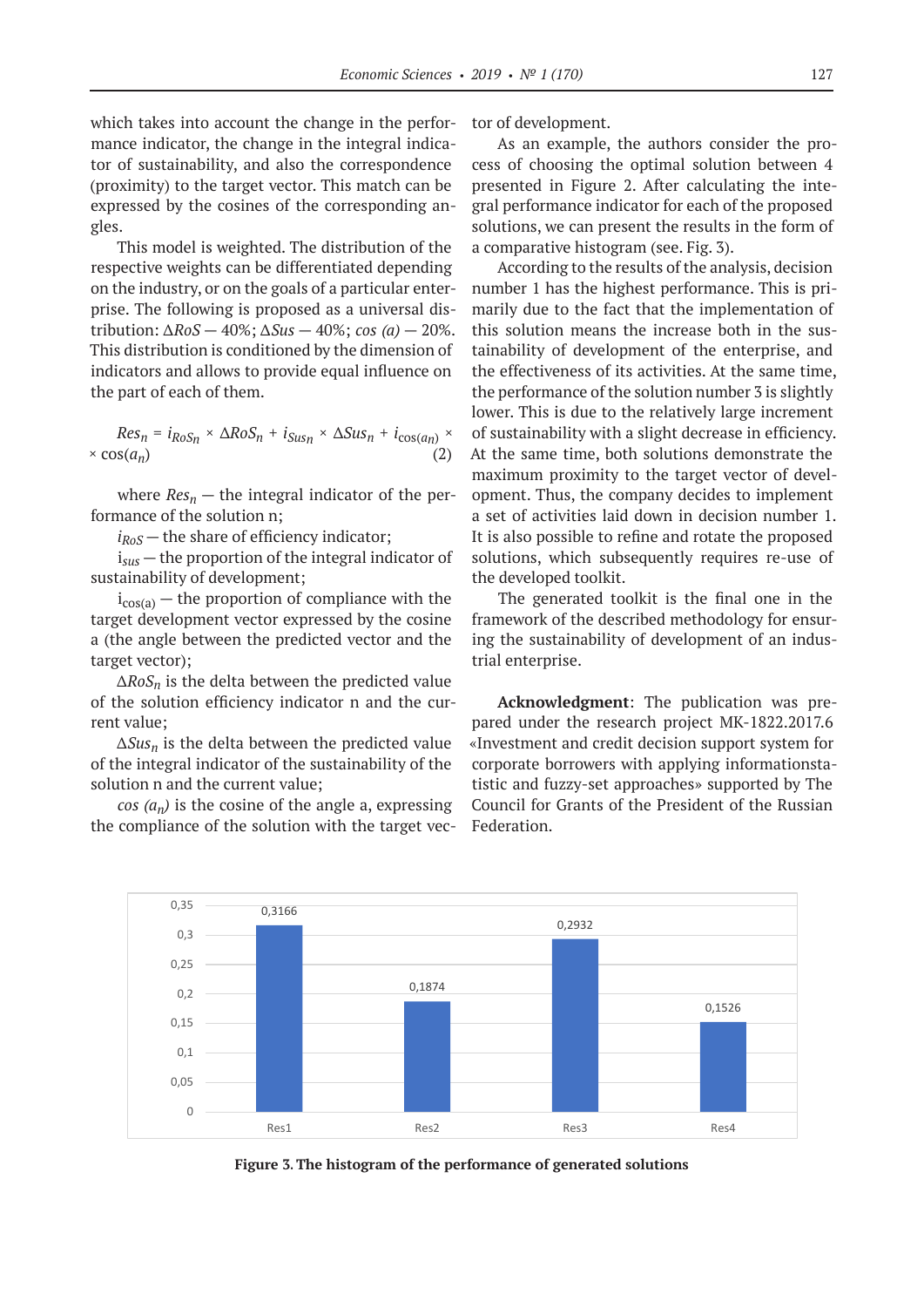#### **References**

- 1. *Ackoff, R.L.* Ackoff on Management. Saint-Petersburg.: Peter Publ. House. 2002. 447 p. (in Russian)
- 2. *Arndt, H.W.* Economic Development: The Business of Economics. 1989.
- 3. *Ermolenko, I.I., Merzlikina, G.S*. Sustainability factors of an integrated corporate system // Bulletin of Volgograd State University. 2008. Series 3. #2 (13). Pp. 63–68. (in Russian)
- 4. GOST R ISO 90002008 Quality Management Systems (in Russian)
- 5. *Klochkov, Y., Klochkova, E., Antipova, O., Kiyatkina, E., Vasilieva, I., Knyazkina, E.* (2016). Model of database design in the conditions of limited resources. 2016 5th International Conference on Reliability, Infocom Technologies and Optimization, ICRITO 2016: Trends and Future Directions, 7784927, pp. 64–66. DOI: 10.1109/ICRI-TO.2016.7784927
- 6. *Kudryavtseva T., Rodionov D., Kravchenko V., Maryta V.* Special economic zones as an instrument of industrial policy pharmaceutical clusters in Russia // Vision 2020: Innovation Management, Development Sustainability, and Competitive Economic Growth Proceedings of the 28th International Business Information Management Association Conference. *Editor Khalid S.* Soliman. 2016. P. 1008–1018.
- 7. *Malizia, E.E., Feser, Ed.j.* Understanding Local Economic Development. New Brunswick, 1999.
- 8. Return on sales // Financial analysis. URL: http://1fin.ru/?id=311&t=16 (access date: 08/13/2018). (in Russian)
- 9. *Singer, O.A., Ilyasova, A.V*. Factors affecting the sustainable development of industrial enterprises // Current problems of science and education. 2015. # 1–1. (in Russian)
- 10. *Schumpeter, J.* Theory of Economic Development: Moscow. 1982 (1912). (in Russian)
- 11. *Shcherbenko, E.V.* Mechanisms of Sustainable Development of the Economy of the Industry // Problems of the Modern Economy, # 3 (27), 2008.
- 12. *Todaro, M.P., Smith, S.C.* Economic Development. Edition 10. Pearson Education, 2008.

*Received for publication on 30.01.2019*

# **ON THE BEHAVIORAL MODEL OF LEAN ENTERPRISE MANAGEMENT BASED ON DEMING PRINCIPLES**

# ©© 2019 **Morunov Vitaly Viktorovich**

Ph.D. in Economics, Associate Professor of the Department of Management and Humanities Bugulma Branch of the Kazan National Research Technological University 9, Krasnoarmeyskaya Street, Bugulma, 423243, Russia E‑mail: v\_morunov@mail.ru

## ©© 2019 **Akhmejanova Fairuz Kamilovna**

Candidate of Pedagogical Sciences, Associate Professor Associate Professor at the Department of Technological Machines and Equipment Bugulma Branch of the Kazan National Research Technological University 9, Krasnoarmeyskaya Street, Bugulma, 423243, Russia E‑mail: kamilovna@yandex.ru

The article proposed a management model for an organization operating according to the rules of lean production, based on the principles of Deming, and also describes its comparison with the traditional management model. Also, 14 Deming principles are presented and the effectiveness of applying these principles in the framework of the proposed model is justified.

*Key words: enterprise management model, lean manufacturing, Deming principles, personnel.*

*Received for publication on 14.01.2019*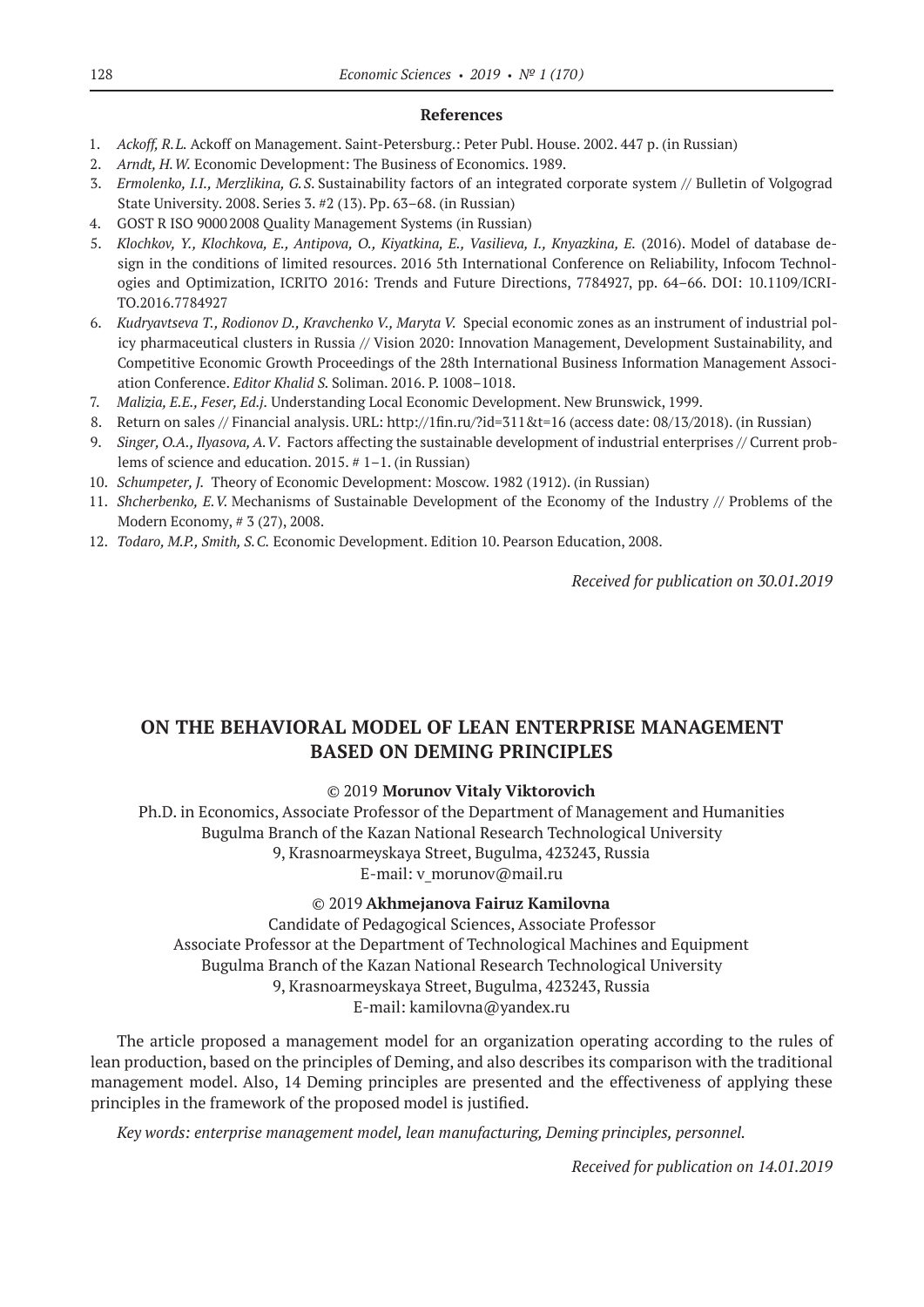# **TECHNOLOGICAL AND ECONOMIC FACTORS OF INCREASING THE EFFICIENCY OF PROCURING PRODUCTION IN THE ENGINEERING INDUSTRY OF RUSSIA**

©© 2019 **Tatarskih Boris Iakovlevich** Doctor of Economics, Professor Samara State University of Economics 141, Soviet Army Street, Samara, 443090, Russia E‑mail: 999vv59@mail.ru

#### ©© 2019 **Fedorov Oleg Vasilyevich**

Doctor of technical sciences, Professor Nizhny Novgorod State Technical University named after R.E. Alekseev 24, Minin Street, Nizhny Novgorod, 603950, Russia

The article deals with the organizational, economic and technological problems of realizing the reserves for accelerating the development of machine-building procuring production. The data for the last 30 years on structural changes in harvesting enterprises are shown. The possible directions of increasing the efficiency of procuring production on the basis of using the achievements of scientific and technical progress are indicated.

*Key words: machine building, blank production, factors, structure, reserves, dynamics, technologies, efficiency, trends.*

In modern conditions of functioning of the leading branches of the domestic industry, the machinebuilding complex is of particular importance, which is connected with the objective need to increase the innovation-technological and production potential of the entire national-economic complex of Russia. In the past 15 years, the technical and economic indicators of engineering enterprises have not increased significantly, which affected the rate of socio-economic development of the country. Researches of scientists showed that in the machine-building complex there are numerous organizational, economic and technological problems of intersectoral importance at the junction of «metallurgy — engineering» and this primarily relates to the preparatory stage of production of engineering products. There are significant reserves for increasing the level of metal utilization, which directly affects the reduction of the cost of products. However, these reserves can be realized only with the modernization of leading technological equipment, which is currently rapidly deteriorating morally and physically. Targeted investment support is required for systemic modernization of domestic engineering.

#### **References**

- 1. *Vinkov, A*. Mechanical Engineering: the empty glade. / Expert, 2018, No. 33, p. 51.
- 2. Composite EXPO 2017. Review. // Mashinostroitel, 2017, No. 5, p. 52–53.
- 3. *Tatarskikh, B. Ya*. Organizational and economic issues of the development of procurement industries in mechanical engineering. // Procuring production in mechanical engineering, 2007, № 2, p. 3–8.
- 4. *Tatarskikh, B. Ya*. Economic issues of use in the engineering structure of the achievements of scientific and technological progress. / / Bulletin of Economics and Management. 2016, issue 2. with. 74–76.
- 5. *Spring, E.I.* Management efficiency of casting technological processes / E.I. Spring, I.O. Leushin, M.M. Spasskaya, M.A. Larin // Ferrous metals.— 2018.— № 3.— P.29–33

*Received for publication on 23.01.2019*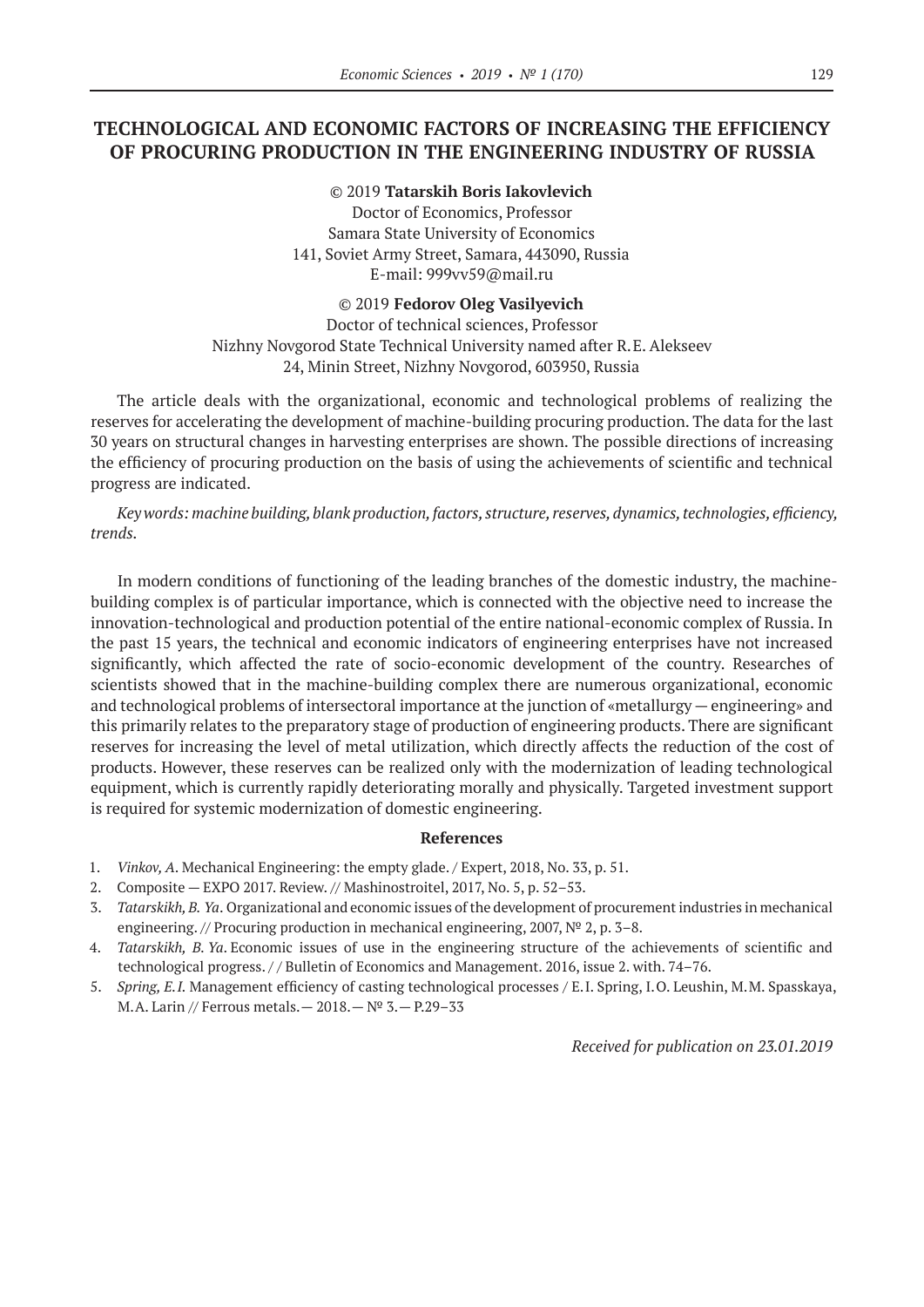## **INNOVATIVE MECHANISMS FOR THE LOGISTICS ACTIVITIES**

©© 2019 **Potekhina Elena Nikolaevna** Ph.D. in Economics, Associate Professor Mari State University 1, Lenin Area., Yoshkar-Ola, 424000, Russia E‑mail: vilor@mail.ru

Intra-company logistics is a reserve to improve the efficiency of the organization. Well-established and structured business processes, mechanisms of response to external challenges and risks, allow the organization to be competitive in the changing business environment. The innovative component correctly built into the system of existing realities gives an economic effect in the medium term.

*Key words: logistics, innovative mechanisms, internal reserves, business processes, risk.*

*Received for publication on 14.01.2019*

## **LOGISTICS RESERVES TO IMPROVE THE FINANCIAL STABILITY OF THE ENTERPRISE**

#### ©© 2019 **Kalashnikov Sergey Alexandrovich**

Doctor of economic Sciences, Professor Ryazan State University named after S.A. Yessenin 46, Svobody Street., Ryazan, 390000, Russia Е‑mail: kgs50@yandex.ru

#### ©© 2019 **Avdeeva Viktoriya Aleksandrovna**

Postgraduate Student Ryazan State University named after S.A. Yessenin 46, Svobody Street., Ryazan,390000, Russia Е‑mail: viktoriya08al@mail.ru

The article deals with the logistics reserves to improve the financial stability of the enterprise, as well as the impact of financial stability indicators to determine the optimal size of logistics reserves. The formulas of liquidity, profitability, turnover ratios are considered and the values of these formulas reflecting the position of the organization in the market of services are given.

*Key words: logistics, logistics reserve, liquidity, profitability, turnover ratio, market stability coefficient.*

#### **References**

- 1. *Kasianenko. T.G*. Ekonomicheskaya otsenka investitsiy: uchebnik i praktikum dlya bakalavriata i magistratury [Экономическая оценка инвестиций: учебник и практикум для бакалавриата и магистратуры] / T.G. Kasianenko. G.A. Makhovikova.— M.: Izd — vo Yurayt. 2016.— 559 s
- 2. Nalog—nalog.ru. 2018. № 2 [Elektronnyy resurs]. URL: https://nalog-nalog.ru/analiz\_hozyajstvennoj\_deyatelnosti\_ ahd/ (Data obrashcheniya: 17.11.2018)
- 3. Setevoye izdaniye dlya bukhgaltera «Glavnaya kniga onlayn» [Главная книга онлайн]. 2017. № 12 [Elektronnyy resurs]. URL: https://glavkniga.ru/situations/k505385 (Data obrashcheniya: 17.11.2018)
- 4. Finansovyy analiz [Elektronnyy resurs]. M.. 1997–2018. URL: http://1-fin.ru/ (Data obrashcheniya: 15.11.2018)

*Received for publication on 10.01.2019*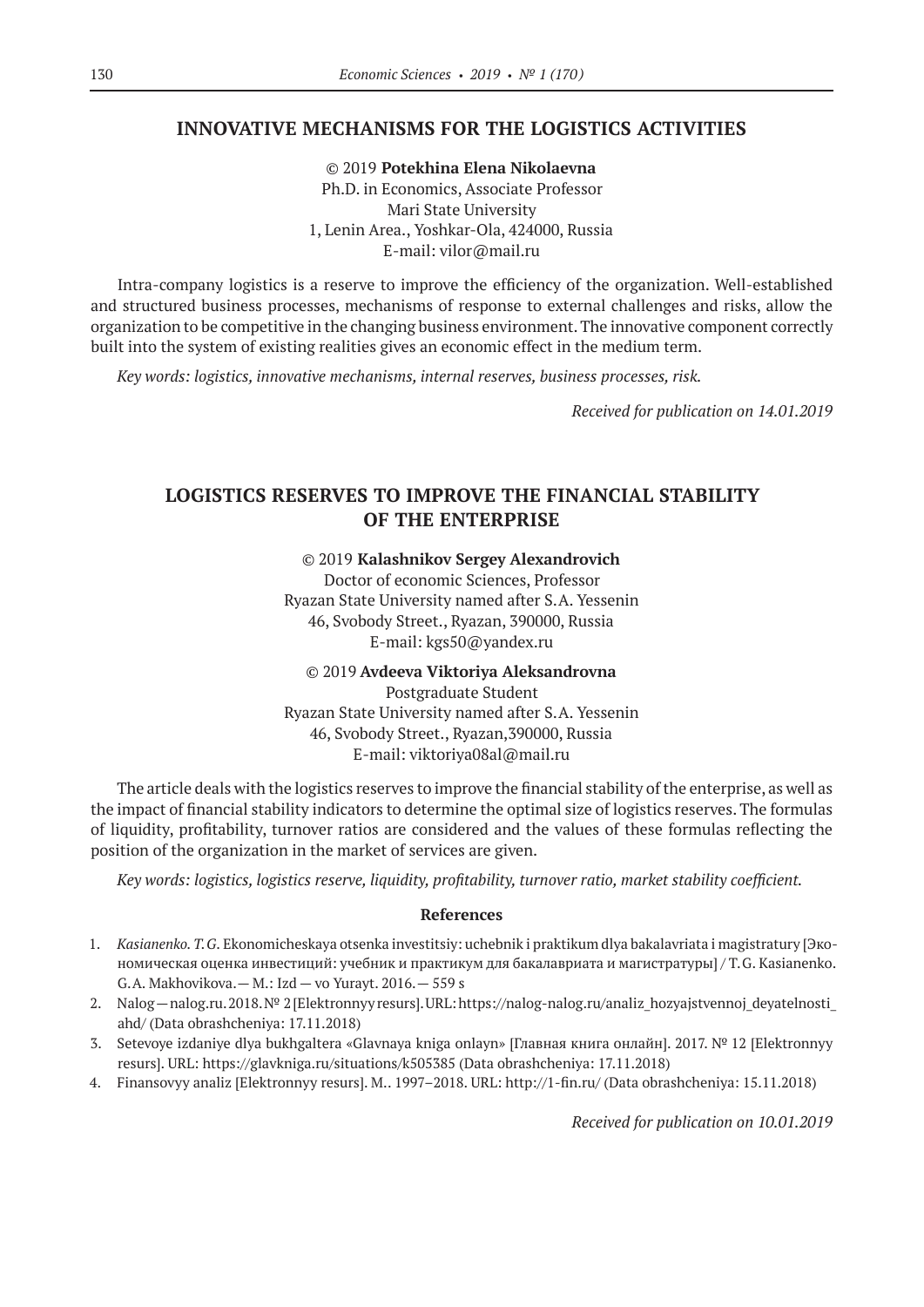## **PREVENTION OF BANKRUPTIES AS A PREVENTIVE TOOL OF BANKING MANAGEMENT**

©© 2019 **Annenkov Alexey Yurevich**

Candidate of Legal Sciences, Associate Professor of the Department of State and Administrative Law

Tula State University

92, Lenin Ave, Tula, 300012, Russia E‑mail: lex97531@mail.ru

©© 2019 **Bondarenko Tatiana Grigorievna**

Candidate of Economic Sciences, Associate Professor at the Department of Financial Management Plekhanov Russian University of Economics 36, Stremyanny Lane, Moscow, 115093, Russia E‑mail: t.g.bondarenko@gmail.com

#### ©© 2019 **Soltakhanov Anzor Uvaysovich**

Candidate of Economic Sciences, Associate Professor at the Department of Financial Management Plekhanov Russian University of Economics

36, Stremyanny Lane, Moscow, 115093, Russia Email: ansolt13@gmail.com

The article raised the issues of determining the banking crisis state, identified and classified factors affecting the occurrence of crises in the bank, the development of a bankruptcy of a commercial bank, analyzed actions to prevent bankruptcy of credit organizations in 2018, defined a set of measures to prevent bankruptcy of a credit organization, presented the proposed directions financial recovery of the bank outside the bankruptcy procedure.

*Key words: commercial bank, credit organization, banking crisis, bankruptcy, insolvency, financial recovery.*

*Received for publication on 18.01.2019*

## **TRAINING, RETRAINING AND IMPROVING HUMAN RESOURCES IN THE MARKET ECONOMY**

#### ©© 2019 **Kreps Tamara Vladimirovna**

Candidate of Pedagogical Sciences, Associate Professor of the Department of Tourism and Hotel Business South Institute of Management 216, Stavropol Street, Krasnodar, 350040, Russia E‑mail: tamara.nesterencko@yandex.ru

©© 2019 **Shabanova Tatyana Nikolaevna**

Teacher, College of Humanities Kuban State University of Physical Education, Sports and Tourism 116, Yankovsky Street, Krasnodar, 350000, Russia E‑mail: t-shabanova1989@yandex.ru

The current statistics reflecting the current level of demand for personnel in a market economy are considered. The thesis is substantiated that currently a specialist in demand in the labor market is a subject who not only has an appropriate basic vocational education, but is also capable of constantly raising his or her qualification level.

*Key words: personnel, retraining, staff training, market economy, labor market, qualification, demand, human resources.*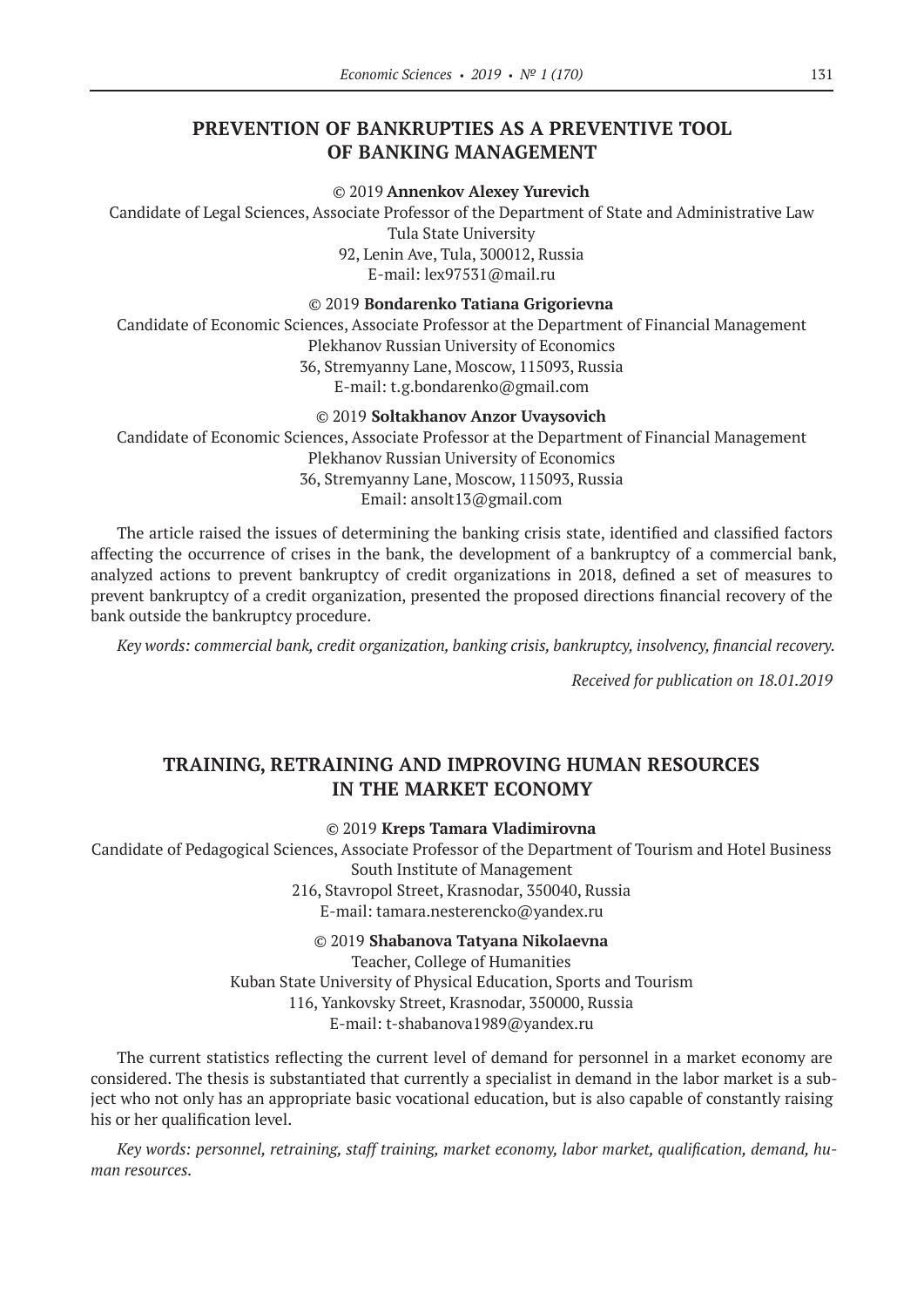From the theoretical and methodological positions of P.A. Sorokin, A. Touraine, I.E. Kalabikhina, T.I. Zaslavskaya and M.A. Shabanova, the labor resources, along with land and capital, are factors of production. Being a commodity, the labor resources are mobile: a person is always interested in maximally effectively implementing his abilities and getting an appropriate amount of income.

The thematic field of this analytical article Training, Retraining and Advanced Training of Personnel in a Market Economy is extremely relevant due to a set of interrelated reasons.

Firstly, the market economy is determined by the dynamics of demand and supply in the labor market, therefore, in order to be a sought-after specialist in whom a potential employer is interested, one should consistently increase one's own professional level, qualification level.

Secondly, the process of knowledge obsolescence is objective: the thing considered as "innovation" previously is today interpreted as a natural fact. In order to meet the requirements of time, it is advisable to strive to preserve susceptibility to new technologies, to aspects of a particular profession.

Thirdly, new professions are emerging; the process of "universalization" is being actively implemented: today, the employer is increasingly interested in the fact that a single employee can implement multiple functionality in related professional fields.

R.A. Fatkhutdinov, M.L. Gruzdeva, A.N. Agaeva and M.E. Ledovskaya studied the system of advanced training developed in organizations in Russia and abroad including:

• professional courses;

• schools of advanced techniques and methods of work;

- executive courses;
- self education.

The actual result of the advanced training process is the output of workers to a qualitatively new level of their professional skills and the formation of their most demanded skills and knowledge. The things that are necessary for the realization of professional duties at a higher quality level.

What causes the need for retraining, improving their skills? When answering this question, we note the following. According to Russian Federal State Statistics Service, the employment rate of the population (the ratio of the number of employed to the total population aged 15 years and older) in November 2018 amounted to 59.9%, at the age of 15–72 years amounted 65.7%.

The market economy, in the context of employment of the population, actualizes the consistent introduction of the personnel selection principle on the basis of their professional, business and moral qualities into the practice of personnel management, which makes the mechanisms for advanced training and retraining of personnel most significant.

The principle of staff selection on the basis of their professional, business and moral qualities is implemented through:

• nomination and promotion of personnel based solely on their professional skills, competence and personal merit;

• objectivity of the heads of regional executive authorities in determining the level of professionalism and competence of employees and making on this basis relevant personnel decisions;

• the organization of a "transparent" system of concrete and clear criteria for evaluating professional, business and moral qualities in the selection and placement of personnel;

• complete elimination of subjectivity and patronage in appointments to socially significant positions;

• active use of legitimate personnel technology personnel assessment such as the competitions, tests, certification, qualification examinations, etc.

The final result of this principle application is a consistent activity aimed at reducing the unemployment rate of university graduates, as well as individuals who do not have a long professional experience. Obviously, these targets can be achieved only if the general logic of personnel management is observed.

In addition, the career advancement in most cases is directly related to the practice in question: the career growth is associated with the dynamics of professional knowledge in a particular area.

Thus, already in the short- and medium-term forecasting, the practice of advanced training and retraining has additional impulses for its development: these are the requirements of the labor market in a market economy.

*Received for publication on 11.01.2019*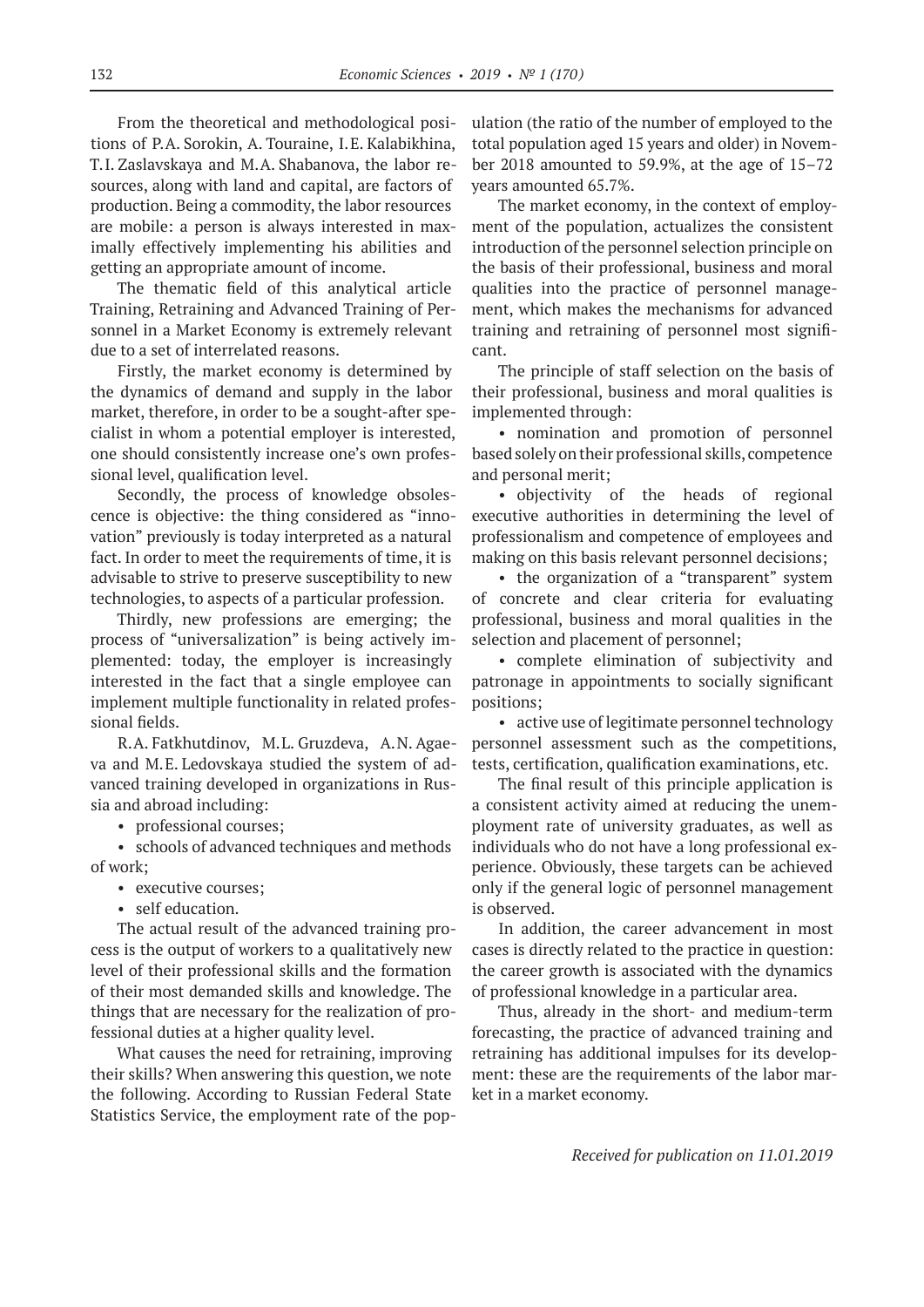## **FINANCE, MONEY CIRCULATION AND CREDIT**

## **RETROSPECTIVE ANALYSIS OF STATE FINANCIAL RESOURCES OF TERRITORIES IN RUSSIA**

#### ©© 2019 **Valieva Elizaveta Nikolaevna**

Doctor of Economics, Professor of Department of Finance and Credit Samara State University of Economics 141, Soviet Army Street, Samara, 443090, Russia E‑mail: rad8063@yandex.ru

Institutional features of the previous historical periods have a significant impact on the nature and features of the development of economic relations in the present. A retrospective study of the formation and use of state financial resources of administrative-territorial units of Russia can contribute to the understanding of modern inter-budgetary relations in the Russian Federation, as well as to the justification of the directions of their improvement and development tools.

Degree of development. Issues of public Finance and management at different stages of historical development were considered in Evslin C, Gorlova I. (Imperial period), Tarkhov S., M. Meerovich (the Soviet period), Goreglyad V., Tatarkina A., Shvetsov Y. (contemporary budget federalism). However, in the comparative aspect, this problem is not presented in the publications.

The theoretical and methodological significance of the work is to identify the features of Russia's budget policy and budget relations at significant stages of its economic history. The formulated conclusions and proposals may be of practical importance for substantiating the goals of the budget strategy of the Russian Federation.

*Key words: state financial resources, inter-budgetary relations, expenditures of territorial budgets, tax policy, history of public Finance in Russia.*

*Received for publication on 30.09.2018*

## **BOOK KEEPING, STATISTICS**

# **FORMATION AND USE OF THE INSURANCE FUND IN THE PENSION INSURANCE SYSTEM**

©© 2019 **Petrov Alexander Mikhailovich**

Doctor of Economic Sciences, Professor of Department of the Accounting, Analysis and Audit Financial University under the Government of the Russian Federation 49, Leningradsky Prospect, Moscow, 125993, Russia E‑mail: palmi@inbox.ru

#### ©© 2019 **Schneider Olga Vladimirovna**

Ph.D. in Economics, Associate Professor of Department of the Accounting, Analysis and Audit Financial University under the Government of the Russian Federation 49, Leningradsky Prospect, Moscow, 125993, Russia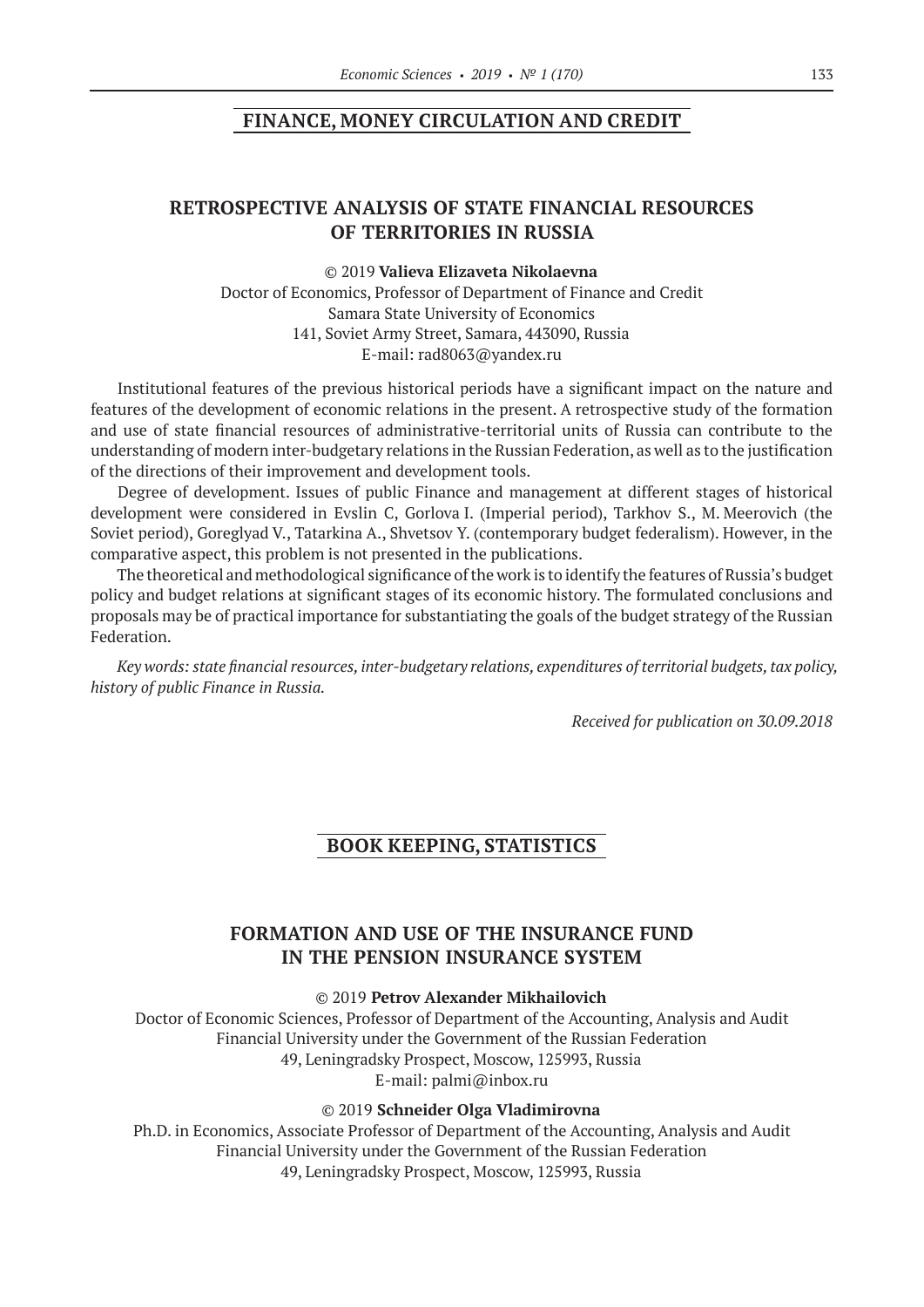©© 2019 **Frolova Veronika Aleksandrovna** Associate Professor of Department of Shipbuilding Economics St. Petersburg State Marine Technical University 101, Leninsky Prospect, St. Petersburg, 190121, Russia

The article provides an overview of theoretical approaches to the definition of insurance Fund, analyzes the views of domestic scientists on insurance as an economic category. The author makes an assumption about the relevance of the expansion of the savings function to the investment and savings with increased control over the use of the insurance Fund in the pension insurance system.

*Key words: insurance, insurance Fund, insurance functions*

*Received for publication on 14.01.2019*

# **ANALYSIS OF THE MANDATORY PENSION INSURANCE SYSTEM IN THE RUSSIAN FEDERATION AND ABROAD**

#### ©© 2019 **Nikiforova Elena Vladimirovna**

Doctor of Economic Sciences, Professor of Accounting, Analysis and Audit Financial University under the Government of the Russian Federation 49, Leningradsky Prospect, Moscow, 125993, Russia E‑mail: EVNikiforova@fa.ru

#### ©© 2019 **Petrov Alexander Mikhailovich**

Doctor of Economic Sciences, Professor of Department of the Accounting, Analysis and Audit Financial University under the Government of the Russian Federation 49, Leningradsky Prospect, Moscow, 125993, Russia E‑mail: palmi@inbox.ru

#### ©© 2019 **Sherstobitova Anna Anatolevna**

Ph.D. in Economics Associate Professor of the Department of Magistracy (business programs) Tolyatti State University 2g, Frunze, Tolyatti, 445051, Russia

In modern conditions in Russia and foreign countries there is a system of compulsory pension insurance. In our country, there are three levels of security: state, mandatory and non-state pension. The world experience in the development of pension insurance and socio-demographic changes in the Russian Federation require that all insurance capital is correlated with the labor market, and the system of state pension insurance is correlated with the planned current and future demographic changes in the country.

*Key words: compulsory insurance, pension provision, pension system, pension age, pension funds, investment funds*

*Received for publication on 15.01.2019*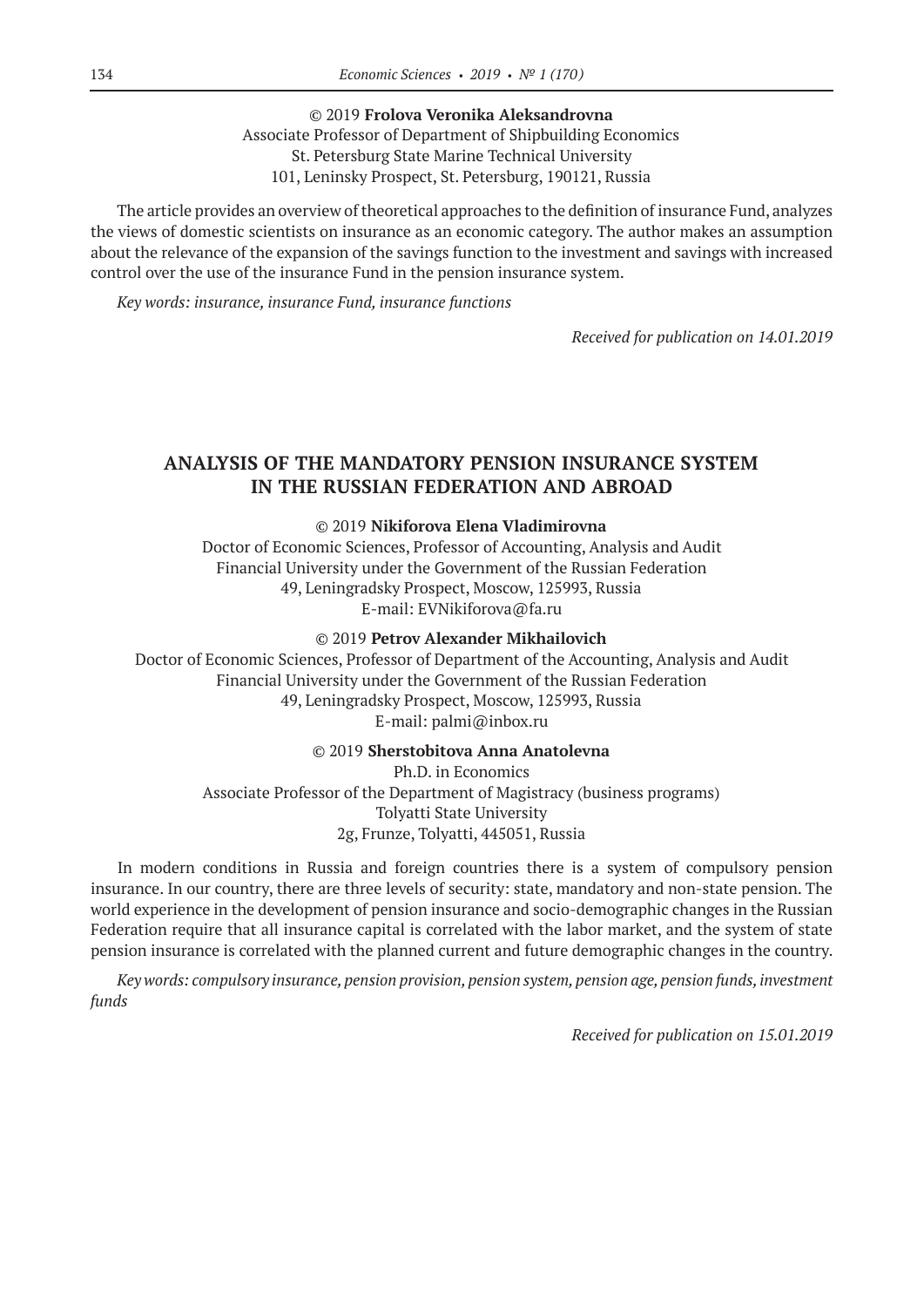# **IMPROVEMENT OF ACCOUNTING AND ANALYTICAL SYSTEMS AT A MACHINE-BUILDING ENTERPRISE IN THE CONDITIONS OF INNOVATIVE DEVELOPMENT**

©© 2019 **Morozova Irina Ruslanovna** Graduate Student Samara State University of Economics 141, Soviet Army Street, Samara, 443090, Russia E‑mail: ira.morozova@mail.ru

The article describes the main directions for improving the accounting and analytical systems that are able to guarantee the enterprise economic efficiency and competitiveness in modern conditions, as well as the creation of favorable conditions for innovation.

*Key words: accounting and analytical systems, innovation, competitiveness, innovative development.*

*Received for publication on 31.01.2019*

# **WORLD ECONOMY**

## **TRENDS AND PERSPECTIVES FOR THE FORMATION OF A SINGLE FINANCIAL MARKET OF THE EAEU MEMBER STATES**

©© 2019 **Alekseev Petеr Viktorovich**

PhD in Economics, Leading Researcher Institute for the Research of International Economic relations Financial University under the Government of the Russian Federation 49, Leningradskiy Prospect, Moscow, 125993, Russia

In the future, the Single Financial Market (SFM) of the Eurasian Economic Union (EAEU) is one of the most important factors for the successful development of the Union. When creating an SFM, it is important to proceed from the conceptual foundations of enhancing the integration interaction of the EAEU countries, which include four components: system methodology, reproduction theory, ideology and practicality. The integrity and consistency of the concept of forming the SFM of EAEU involves the use of the basic legal documents adopted at the EAEU level, taking into account the national characteristics of economic development, banking and financial systems of the EAEU countries, existing concepts and strategies for the development of financial markets, and the use of experience of creating an European financial market. The article indicates that the main criterion for the effectiveness of the operation of the SFM, as well as the strengthening of Eurasian integration, is the degree of orientation of financial policies towards stimulating economic growth in the region.

*Key words: single financial market, banking services market, insurance market, securities market, reproduction theory, Eurasian financial passport.*

#### **References**

- 1. *Zvonova E.A., Pishchik V.*YA. O konceptual'nyh podhodah k sozdaniyu obshchego finansovogo rynka gosudarstvchlenov EAEHS // Finansy i kredit. 2018. № 1. S. 6.
- 2. *Krasavina L.N.* Konceptual'nye osnovy povysheniya integracionnogo vzaimodejstviya gosudarstv-uchastnikov Evrazijskogo ehkonomicheskogo soyuza//Den'gi i kredit. 2016. № 12. C. 12.
- 3. Dogovor o Evrazijskom ehkonomicheskom soyuze (Astana, 29 maya 2014 g.). Prilozhenie 17, st. 3 / Spravochnaya pravovaya sistema «Garant». Data obrashcheniya: 15.01.2019.